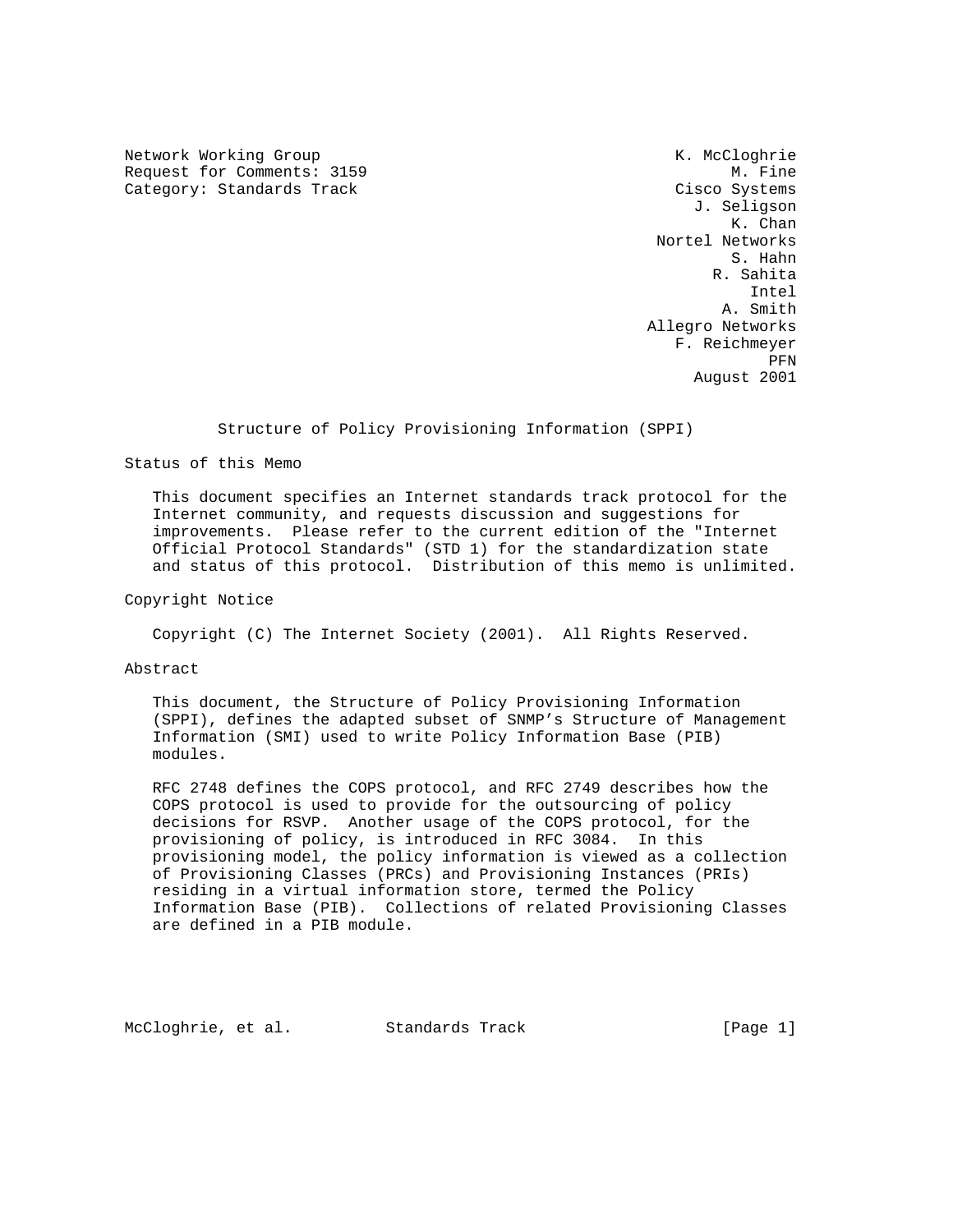# Conventions used in this document

 The key words "MUST", "MUST NOT", "REQUIRED", "SHALL", "SHALL NOT", "SHOULD", "SHOULD NOT", "RECOMMENDED", "MAY", and "OPTIONAL" in this document are to be interpreted as described in [RFC2119].

## Table of Contents

|                                                                    | 3              |
|--------------------------------------------------------------------|----------------|
|                                                                    | $\overline{3}$ |
|                                                                    | $\overline{3}$ |
| 2 Structure of this Specification                                  | $\overline{4}$ |
|                                                                    | 5              |
|                                                                    | 17             |
|                                                                    | 17             |
|                                                                    | 18             |
|                                                                    |                |
| 6 Mapping of the MODULE-IDENTITY macro  18                         |                |
| 6.1 Mapping of the SUBJECT-CATEGORIES clause  18                   |                |
| 7 Mapping of the OBJECT-TYPE macro  19                             |                |
|                                                                    |                |
|                                                                    |                |
|                                                                    |                |
|                                                                    |                |
|                                                                    |                |
|                                                                    |                |
|                                                                    |                |
|                                                                    |                |
|                                                                    |                |
|                                                                    |                |
| 7.3 Mapping of the PIB-ACCESS clause  22                           |                |
| 7.4 Mapping of the INSTALL-ERRORS clause  22                       |                |
| 7.5 Mapping of the PIB-INDEX clause  22                            |                |
|                                                                    |                |
| 7.7 Mapping of the AUGMENTS clause  23                             |                |
| 7.8 Mapping of the EXTENDS clause  24                              |                |
| 7.8.1 Relation between PIB-INDEX, AUGMENTS and EXTENDS clauses  24 |                |
| 7.9 Mapping of the UNIQUENESS clause  25                           |                |
| 7.10 Mapping of the PIB-REFERENCES clause  25                      |                |
|                                                                    |                |
| 8 Mapping of the OBJECT-IDENTITY macro  26                         |                |
|                                                                    |                |
|                                                                    |                |
| 10 Mapping of the MODULE-COMPLIANCE macro  26                      |                |
| 10.1 Mapping of the MODULE clause  26                              |                |
| 10.1.1 Mapping of the MANDATORY-GROUPS clause  27                  |                |
|                                                                    |                |
| 10.1.3 Mapping of the OBJECT clause  27                            |                |
|                                                                    |                |

McCloghrie, et al. Standards Track [Page 2]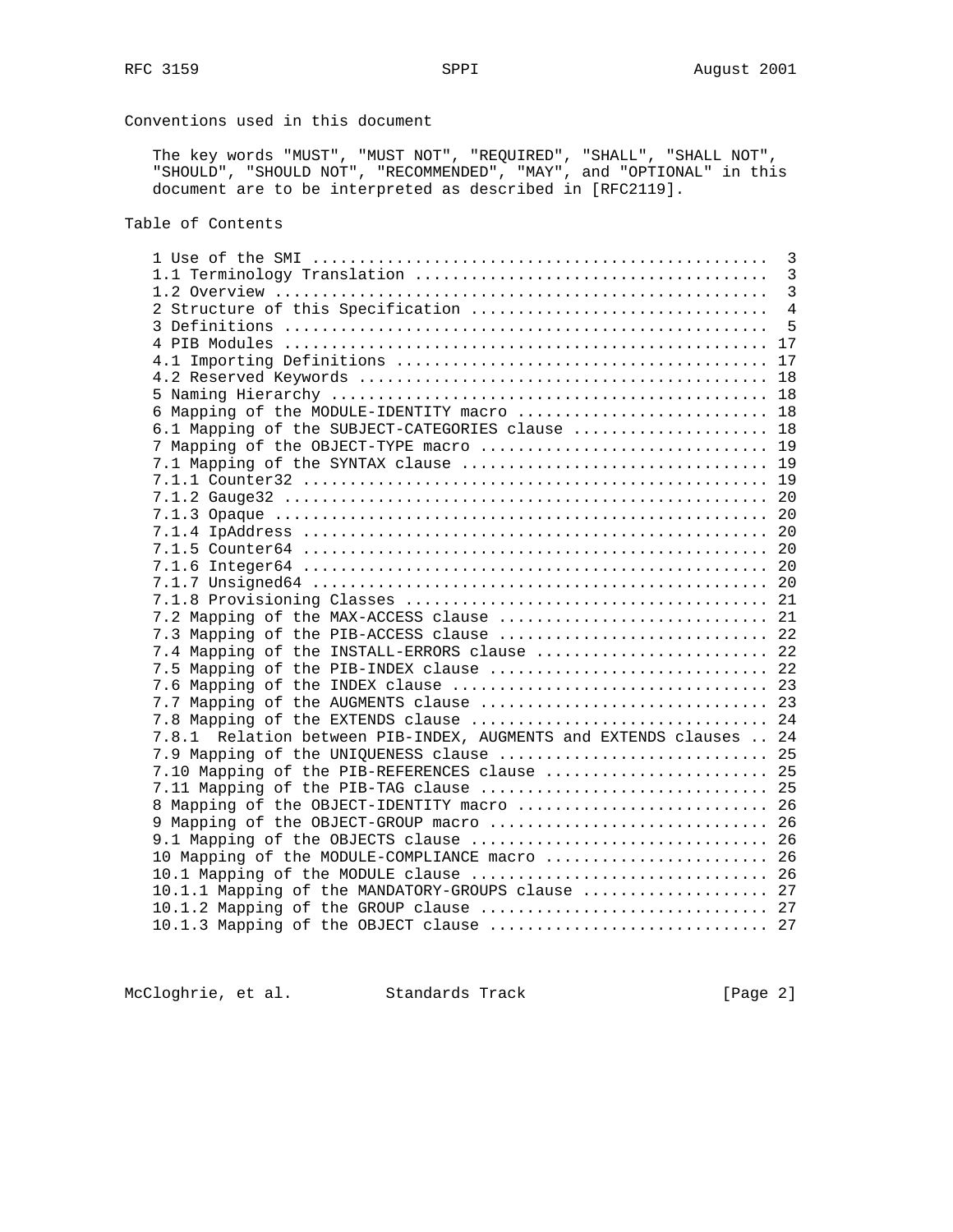| 10.1.3.1 Mapping of the SYNTAX clause  27                           |  |
|---------------------------------------------------------------------|--|
| 10.1.3.2 Mapping of the WRITE-SYNTAX clause  28                     |  |
| 10.1.3.3 Mapping of the PIB-MIN-ACCESS clause  28                   |  |
|                                                                     |  |
| 11.1 Mapping of the TEXTUAL-CONVENTION macro  28                    |  |
| 11.1.1 Mapping of the DISPLAY-HINT clause  29                       |  |
|                                                                     |  |
| 11.1.2.1 Sub-typing of Textual Conventions  29                      |  |
|                                                                     |  |
|                                                                     |  |
|                                                                     |  |
|                                                                     |  |
|                                                                     |  |
| Appendix B: Example usage of PIB-REFERENCES and PIB-TAG clauses  33 |  |
|                                                                     |  |
|                                                                     |  |
|                                                                     |  |
|                                                                     |  |
|                                                                     |  |

1. Use of the SMI

 The SPPI and PIB modules are based on SNMP's SMI and MIB modules, which use an adapted subset of the ASN.1 data definition language [ASN1]. The decision to base the definition of PIB modules on this format allows for the leveraging of the community's knowledge, experience and tools of the SMI and MIB modules.

### 1.1. Terminology Translation

 The SMI uses the term "managed objects" to refer to object types, both tabular types with descriptors such as xxxTable and xxxEntry, as well as scalar and columnar object types. The SPPI does not use the term "object" so as to avoid confusion with COPS protocol objects. Instead, the SPPI uses the term Provisioning Class (PRC) for the table and row definitions (the xxxTable and xxxEntry objects, respectively), and Provisioning Instance (PRI) for an instantiation of a row definition. For a columnar object of a table definition, the SPPI uses the term "attribute" of a Provisioning Class. (The SPPI does not support the equivalent of the SMI's scalar objects.)

#### 1.2. Overview

 SNMP's SMI is divided into five parts: module definitions, object definitions, notification definitions [SMI], textual convention definitions [TC] and conformance definitions [CONF].

McCloghrie, et al. Standards Track [Page 3]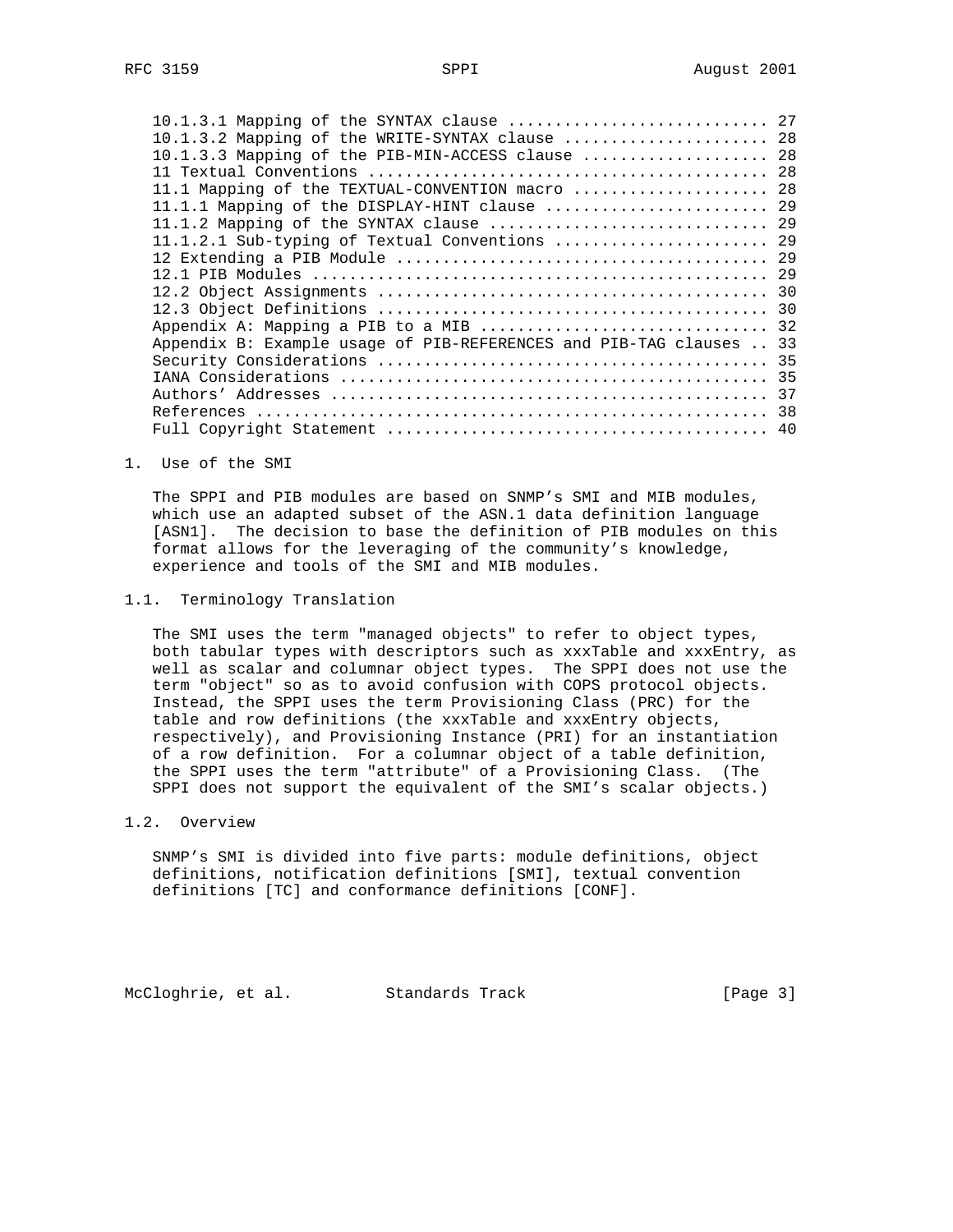- The SMI's MODULE-IDENTITY macro is used to convey the semantics of a MIB module. The SPPI uses this macro to convey the semantics of a PIB module.
- The SMI's OBJECT-TYPE macro is used to convey the syntax and semantics of managed objects. The SPPI uses this macro to convey the syntax and semantics of PRCs and their attributes.
- The SMI's notification definitions are not used (at this time) by the SPPI. (Note that the use of the keyword 'notify' in the SPPI is not related to the SMI's notifications).
- The SMI's TEXTUAL CONVENTION macro allows new data types to be defined. The SPPI uses this macro to define new data types having particular syntax and semantics which is common to several attributes of one of more PRCs.
- The SMI's conformance definitions define several macros: the OBJECT-GROUP macro, the NOTIFICATION-GROUP macro, the MODULE- COMPLIANCE macro and the AGENT-CAPABILITIES macro. The SPPI uses the OBJECT-GROUP and MODULE-COMPLIANCE macros to specify acceptable lower-bounds of implementation of the attributes of PRCs, and thereby indirectly, acceptable lower-bounds of implementation of the PRCs themselves. The NOTIFICATION-GROUP macro is not used (at this time) by the SPPI. Potential usage by the SPPI of the AGENT- CAPABILITIES macro is for further study.
- 2. Structure of this Specification

 The SMI is specified in terms of an ASN.1 definition together with descriptive text for each element introduced in that ASN.1 definition. This document specifies the SPPI also via a ASN.1 definition, which is a modified version of the SMI's definition, together with descriptive text for only those elements in the SPPI's ASN.1 definition which have differences from the SMI's. For elements in the ASN.1 definition which have no descriptive text in this specification, the reader is referred to the SMI's descriptive text for that element.

McCloghrie, et al. Standards Track [Page 4]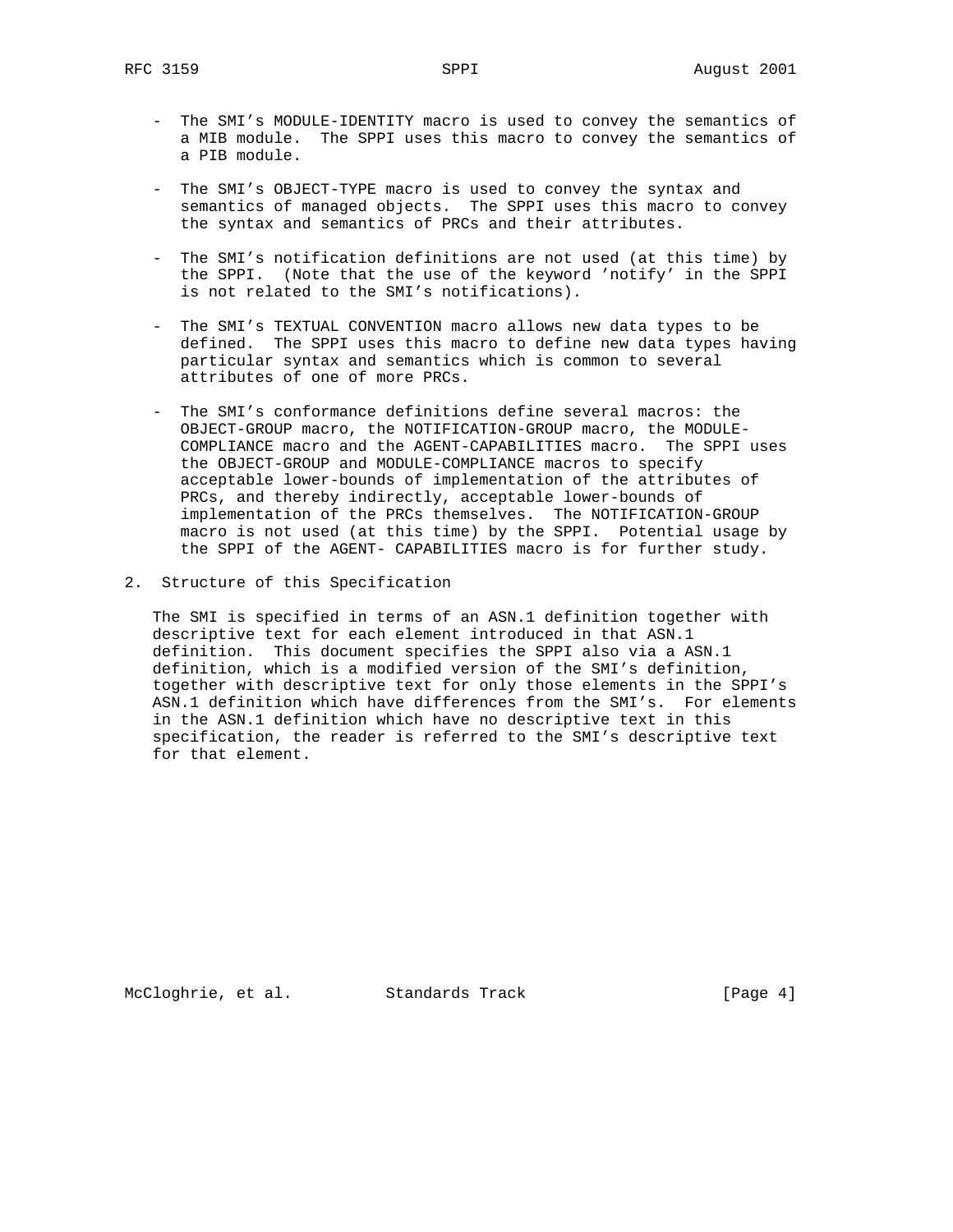3. Definitions COPS-PR-SPPI DEFINITIONS ::= BEGIN IMPORTS ObjectName, SimpleSyntax, ExtUTCTime, mgmt FROM SNMPv2-SMI; -- the root for PIB definitions pib 0BJECT IDENTIFIER ::= { mgmt 2 } -- definitions for PIB modules MODULE-IDENTITY MACRO ::= BEGIN TYPE NOTATION ::= SubjectPart -- new "LAST-UPDATED" value(Update ExtUTCTime) "ORGANIZATION" Text "CONTACT-INFO" Text "DESCRIPTION" Text RevisionPart VALUE NOTATION ::= value(VALUE OBJECT IDENTIFIER) SubjectPart ::= -- new "SUBJECT-CATEGORIES" "{" Categories "}" -- see IANA Considerations section  $Categorical: :=$  --new CategoryIDs | "all" CategoryIDs ::= -- new CategoryID | CategoryIDs "," CategoryID  $CategoryID ::=$  -- new identifier "(" number ")" -- number is positive RevisionPart ::= Revisions | empty Revisions ::= Revision | Revisions Revision Revision ::= "REVISION" value(Update ExtUTCTime) "DESCRIPTION" Text

McCloghrie, et al. Standards Track [Page 5]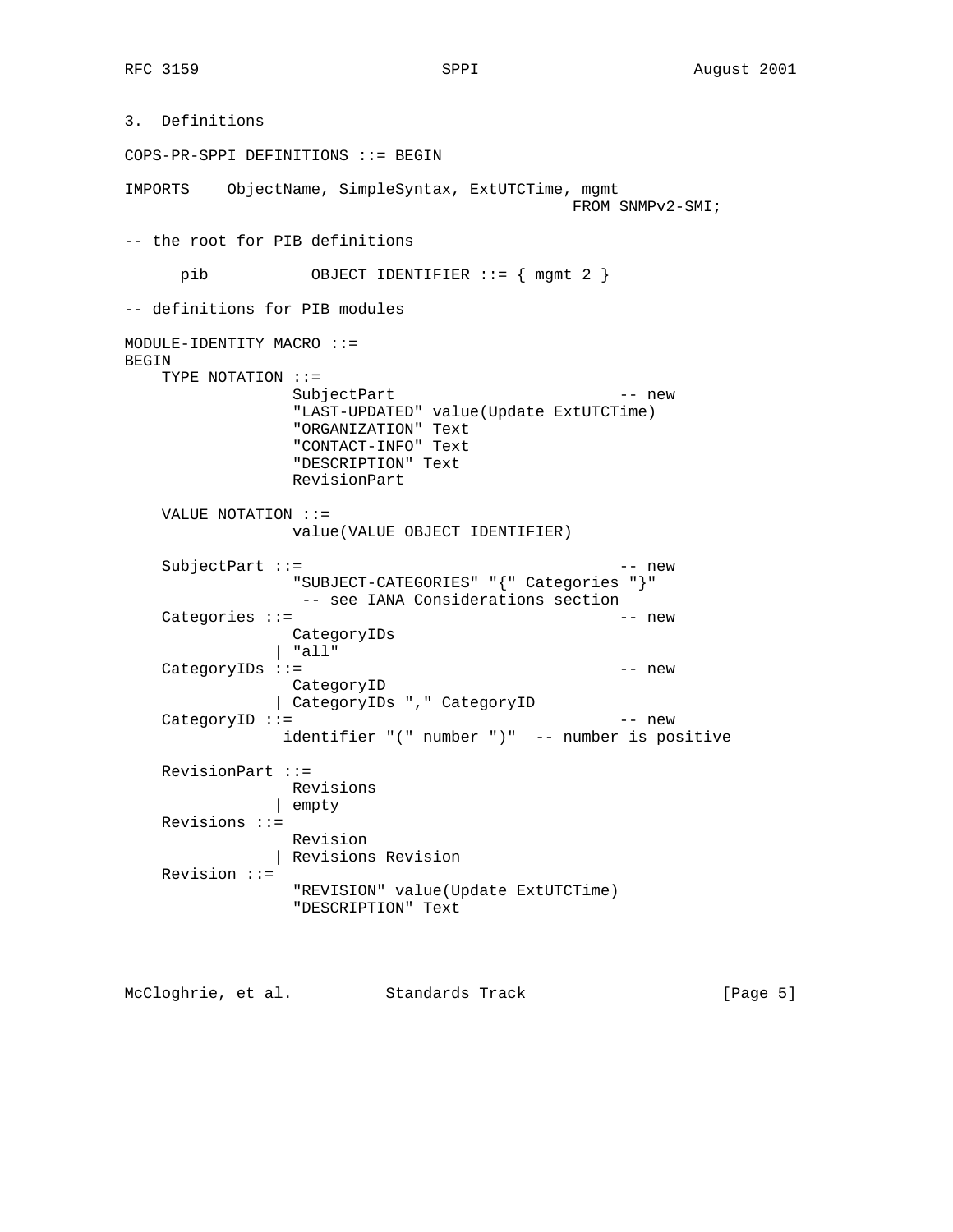```
 -- a character string as defined in [SMI]
    Text ::= value(IA5String)
END
-OBJECT-IDENTITY MACRO ::=
BEGIN
     TYPE NOTATION ::=
                   "STATUS" Status
                   "DESCRIPTION" Text
                   ReferPart
     VALUE NOTATION ::=
                   value(VALUE OBJECT IDENTIFIER)
     Status ::=
                   "current"
                  | "deprecated"
                 | "obsolete"
     ReferPart ::=
                  "REFERENCE" Text
                 | empty
     -- a character string as defined in [SMI]
     Text ::= value(IA5String)
END
-- syntax of attributes
-- the "base types" defined here are:
-- 3 built-in ASN.1 types: INTEGER, OCTET STRING, OBJECT IDENTIFIER
-- 7 application-defined types: Integer32, IpAddress, Unsigned32,
-- TimeTicks, Opaque, Integer64 and Unsigned64
ObjectSyntax ::=
     CHOICE {
         simple
             SimpleSyntax,
           -- note that SEQUENCEs for table and row definitions
           -- are not mentioned here...
         application-wide
            ApplicationSyntax
     }
```
McCloghrie, et al. Standards Track [Page 6]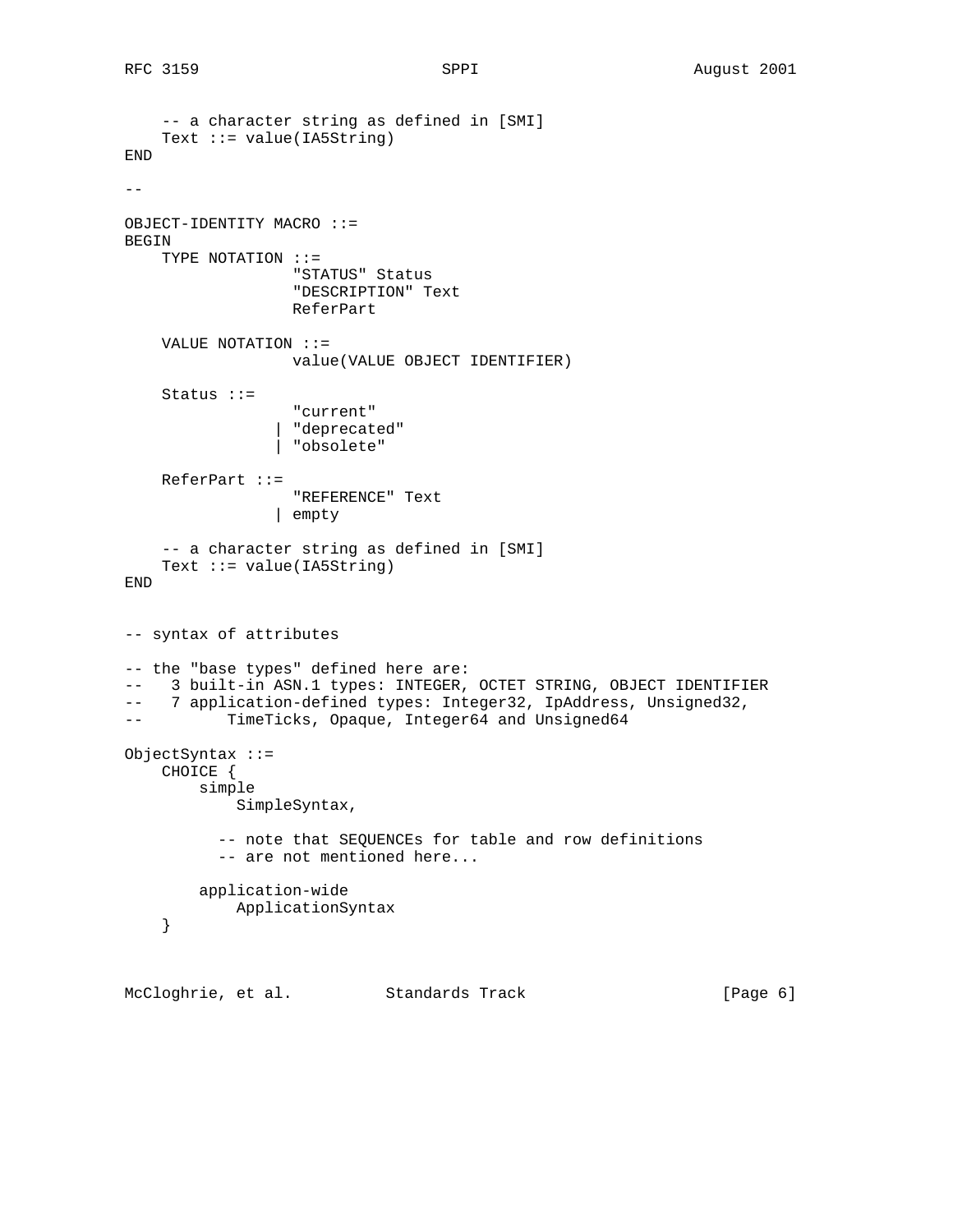```
-- application-wide types
ApplicationSyntax ::=
    CHOICE {
        ipAddress-value
            IpAddress,
        timeticks-value
            TimeTicks,
        arbitrary-value
            Opaque,
        unsigned-integer-value
            Unsigned32,
        large-integer-value -- new
            Integer64,
       large-unsigned-integer-value -- new
            Unsigned64
     }
-- the following 5 types are copied from the SMI
-- indistinguishable from INTEGER, but never needs more than
-- 32-bits for a two's complement representation
Integer32 ::=
         INTEGER (-2147483648..2147483647)
-- (this is a tagged type for historical reasons)
IpAddress ::=
     [APPLICATION 0]
        IMPLICIT OCTET STRING (SIZE (4))
-- ******* THIS TYPE DEFINITION IS DEPRECATED *******
-- The IpAddress type represents a 32-bit internet
-- IPv4 address. It is represented as an OctetString
-- of length 4, in network byte-order.
-- Note that the IpAddress type is present for
-- historical reasons. IPv4 and IPv6 addresses should
-- be represented using the INET-ADDRESS-MIB
-- defined in [INETADDR].
-- an unsigned 32-bit quantity
Unsigned32 ::=
     [APPLICATION 2]
        IMPLICIT INTEGER (0..4294967295)
```
McCloghrie, et al. Standards Track [Page 7]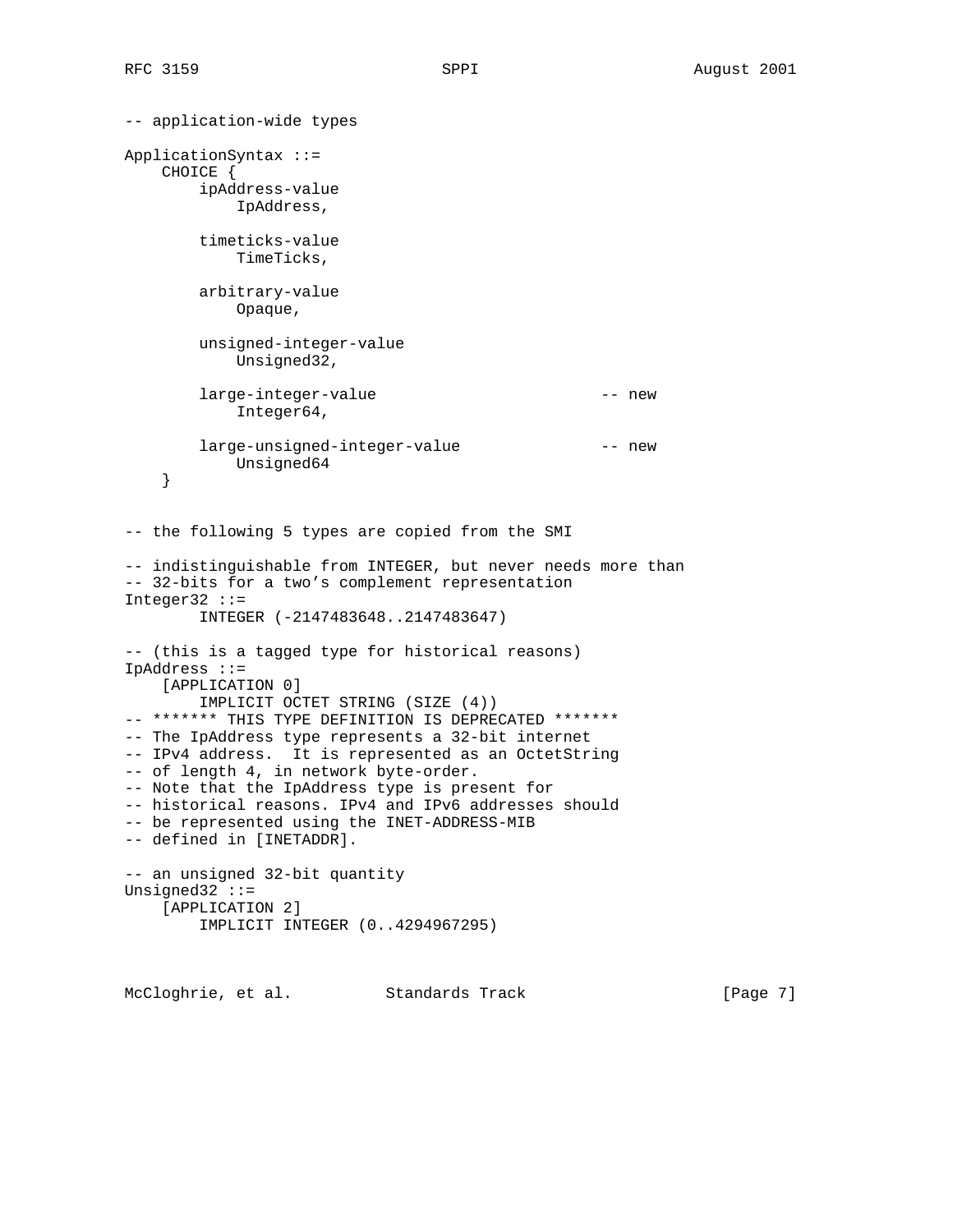-- hundredths of seconds since an epoch TimeTicks ::= [APPLICATION 3] IMPLICIT INTEGER (0..4294967295) --for backward compatibility only Opaque ::= [APPLICATION 4] IMPLICIT OCTET STRING -- the following 2 types are not present in the SMI  $Integer64 :: =$  [APPLICATION 10] IMPLICIT INTEGER (-9223372036854775808..9223372036854775807) Unsigned64  $::=$  [APPLICATION 11] IMPLICIT INTEGER (0..18446744073709551615) -- definition for Provisioning Classes and their attributes -- (differences from the SMI are noted in the ASN.1 comments) OBJECT-TYPE MACRO ::= BEGIN TYPE NOTATION ::= "SYNTAX" Syntax UnitsPart "PIB-ACCESS" Access -- modified PibReferencesPart -- new PibTagPart -- new "STATUS" Status "DESCRIPTION" Text ErrorsPart -- new ReferPart IndexPart -- modified MibIndexPart -- modified UniquePart -- new DefValPart VALUE NOTATION ::= value(VALUE ObjectName) Syntax ::= -- Must be one of the following: -- a base type (or its refinement), -- a textual convention (or its refinement), or -- a BITS pseudo-type McCloghrie, et al. Standards Track [Page 8]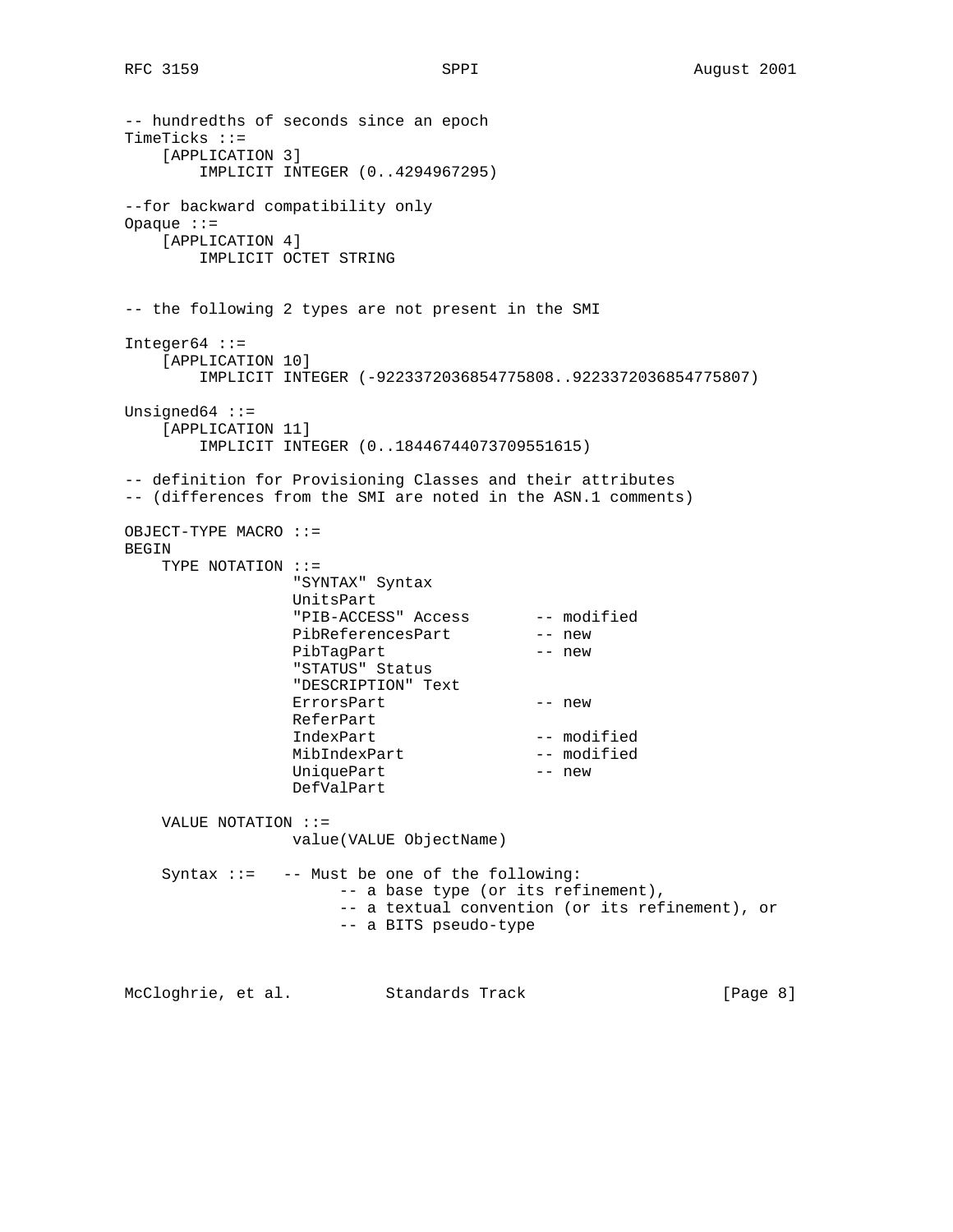type | "BITS" "{" NamedBits "}" NamedBits ::= NamedBit | NamedBits "," NamedBit NamedBit ::= identifier "(" number ")" -- number is nonnegative UnitsPart ::= "UNITS" Text | empty Access ::= -- modified "install" | "notify" | "install-notify" | "report-only" Status ::= "current" | "deprecated" | "obsolete"  $Error$   $Part$  ::= "INSTALL-ERRORS" "{" Errors "}" | empty Errors  $\cdot$  :  $=$  Error | Errors "," Error  $Error ::=$  -- new identifier "(" number ")" -- number is positive ReferPart ::= "REFERENCE" Text | empty IndexPart ::= "PIB-INDEX" "{" Index "}" -- new | "AUGMENTS" "{" Entry "}" | "EXTENDS" "{" Entry "}" -- new | empty Index ::= -- the correspondent OBJECT-TYPE invocation value(ObjectName) Entry ::= -- use the INDEX value of the -- correspondent OBJECT-TYPE invocation

McCloghrie, et al. Standards Track [Page 9]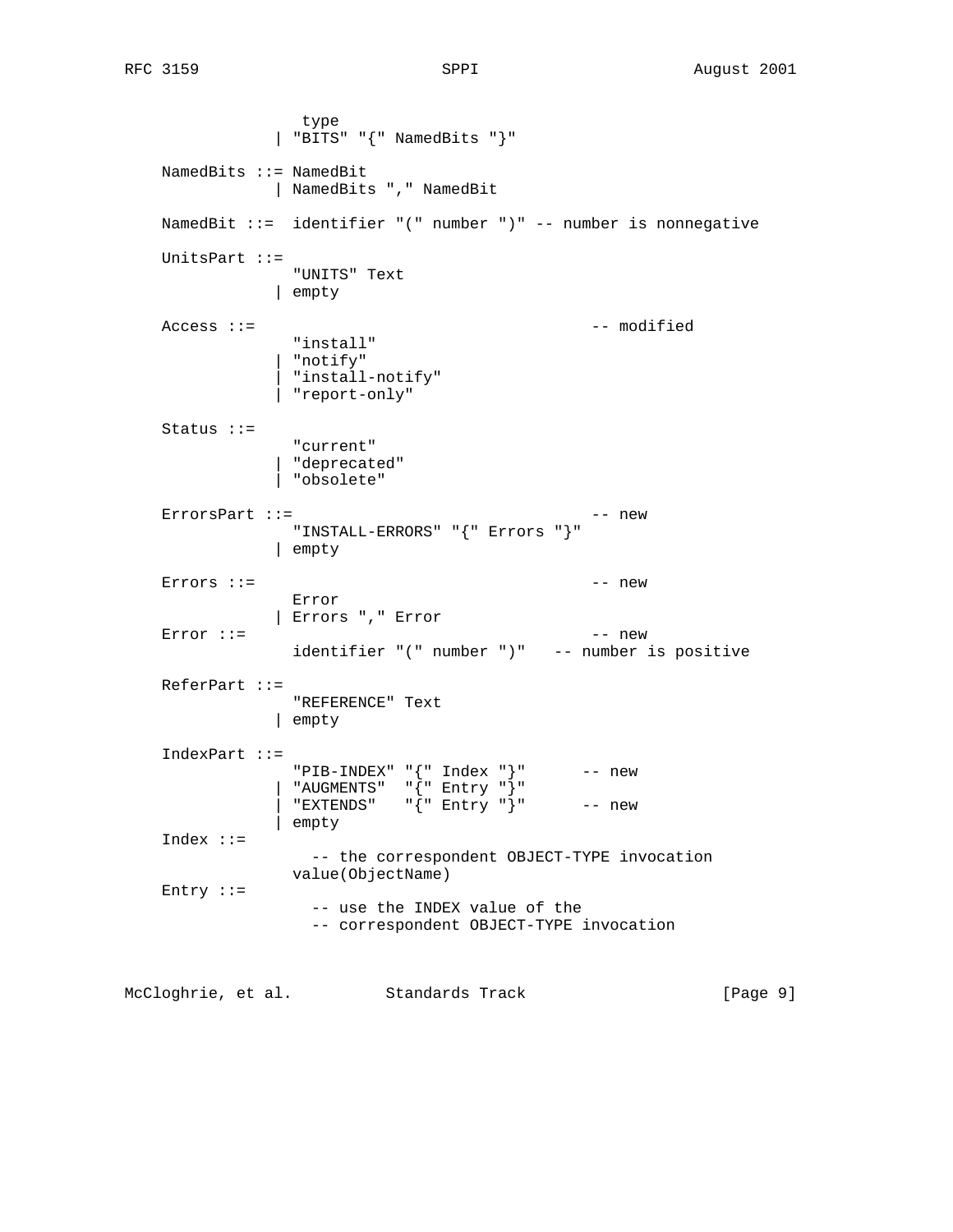value(ObjectName) MibIndexPart ::= "INDEX" "{" IndexTypePart "}" | empty IndexTypePart ::= IndexTypes | IndexTypes "," ImpliedIndex | ImpliedIndex IndexTypes ::= Index | IndexTypes "," Index ImpliedIndex ::= "IMPLIED" Index PibReferencesPart ::= -- for use with ReferenceId TC "PIB-REFERENCES" "{" Entry "}" | empty PibTagPart ::= -- for use with TagReferenceId TC "PIB-TAG" "{" Attr "}" | empty Attr ::= -- specifies an attribute value(ObjectName) UniquePart ::= -- new "UNIQUENESS" "{" UniqueTypes "}" | "UNIQUENESS" "{" "}" | empty UniqueTypes ::= UniqueType | UniqueTypes "," UniqueType UniqueType ::= -- the correspondent OBJECT-TYPE invocation value(ObjectName) DefValPart ::= "DEFVAL" "{" Defvalue "}" | empty Defvalue  $::= -$ - must be valid for the type specified in -- SYNTAX clause of same OBJECT-TYPE macro value(ObjectSyntax) | "{" BitsValue "}" BitsValue ::= BitNames McCloghrie, et al. Standards Track [Page 10]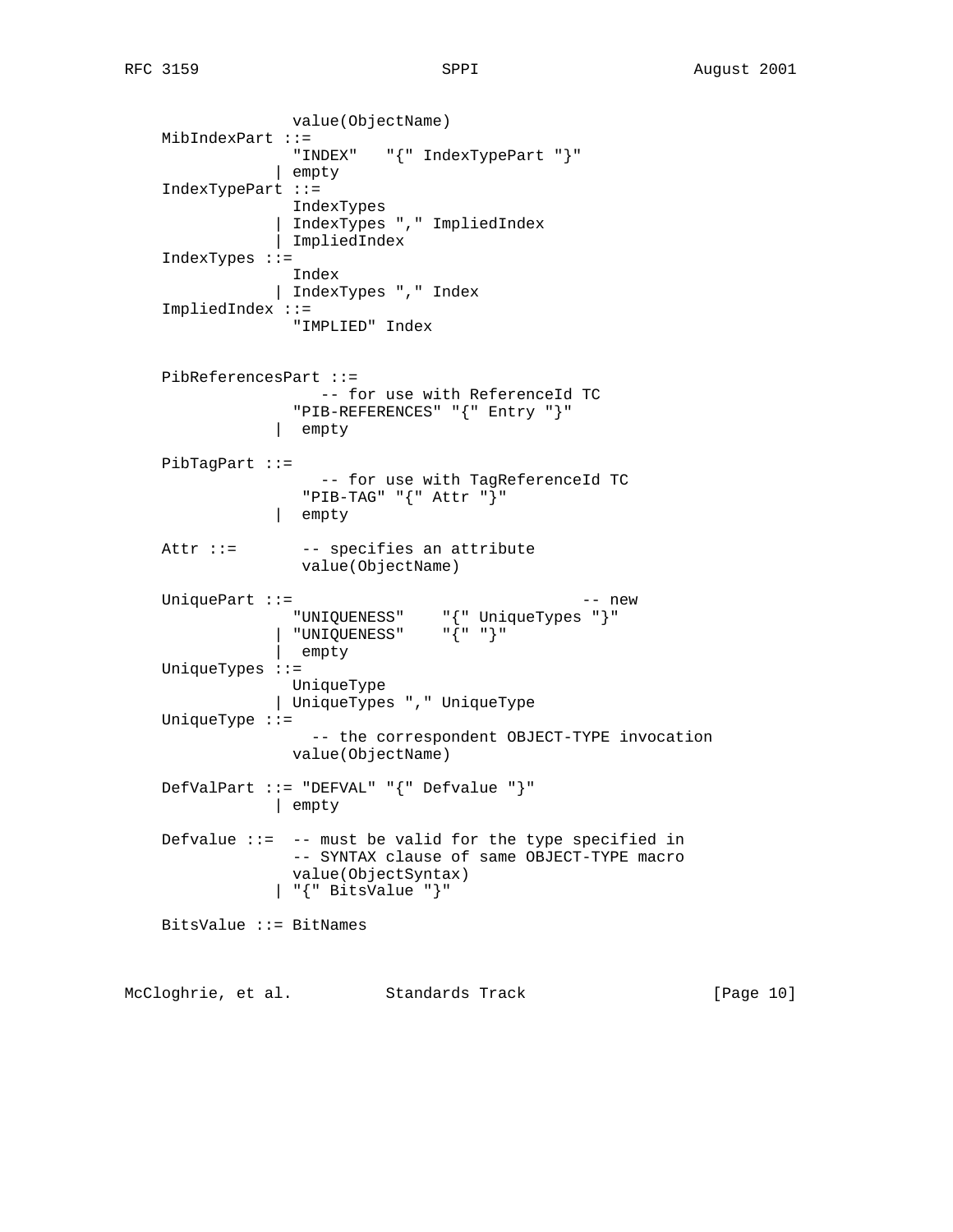| empty BitNames ::= BitName | BitNames "," BitName BitName ::= identifier -- a character string as defined in [SMI] Text  $::=$  value(IA5String) END -- definitions for conformance groups OBJECT-GROUP MACRO ::= BEGIN TYPE NOTATION ::= ObjectsPart "STATUS" Status "DESCRIPTION" Text ReferPart VALUE NOTATION ::= value(VALUE OBJECT IDENTIFIER) ObjectsPart ::= "OBJECTS" "{" Objects "}" Objects ::= Object | Objects "," Object Object ::= value(ObjectName) Status ::= "current" | "deprecated" | "obsolete" ReferPart ::= "REFERENCE" Text | empty -- a character string as defined in [SMI] Text  $::=$  value(IA5String) END -- definitions for compliance statements McCloghrie, et al. Standards Track [Page 11]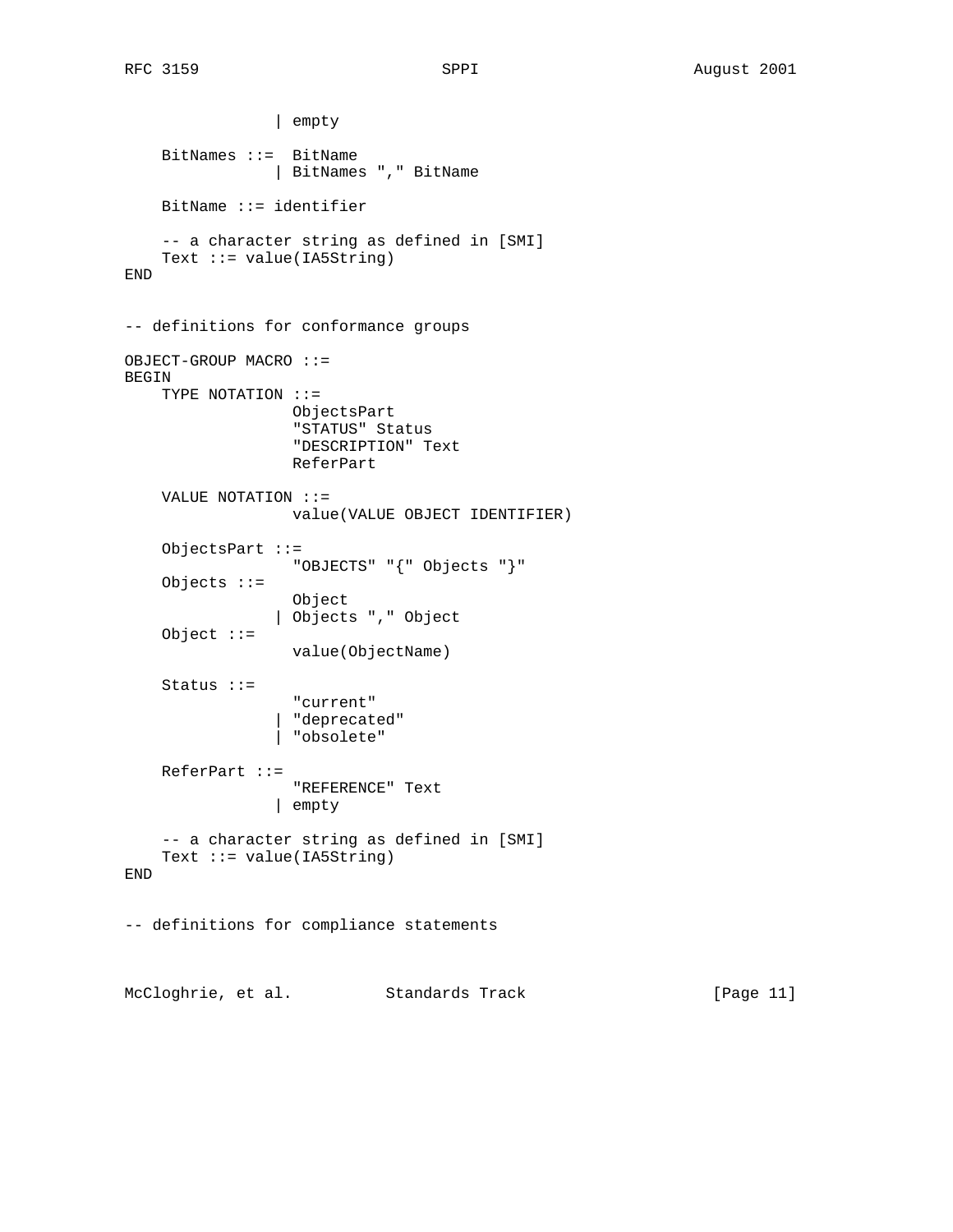```
MODULE-COMPLIANCE MACRO ::=
BEGIN
     TYPE NOTATION ::=
                    "STATUS" Status
                    "DESCRIPTION" Text
                   ReferPart
                   ModulePart
     VALUE NOTATION ::=
                   value(VALUE OBJECT IDENTIFIER)
     Status ::=
                    "current"
                  | "deprecated"
                  | "obsolete"
     ReferPart ::=
                   "REFERENCE" Text
                 | empty
     ModulePart ::=
                  Modules
     Modules ::=
                  Module
                 | Modules Module
     Module ::=
                    -- name of module --
                   "MODULE" ModuleName
                   MandatoryPart
                   CompliancePart
     ModuleName ::=
                   -- identifier must start with uppercase letter
                   identifier ModuleIdentifier
                   -- must not be empty unless contained
                    -- in MIB Module
                  | empty
     ModuleIdentifier ::=
                   value(OBJECT IDENTIFIER)
                  | empty
     MandatoryPart ::=
                   "MANDATORY-GROUPS" "{" Groups "}"
                  | empty
     Groups ::=
                   Group
                  | Groups "," Group
```
McCloghrie, et al. Standards Track [Page 12]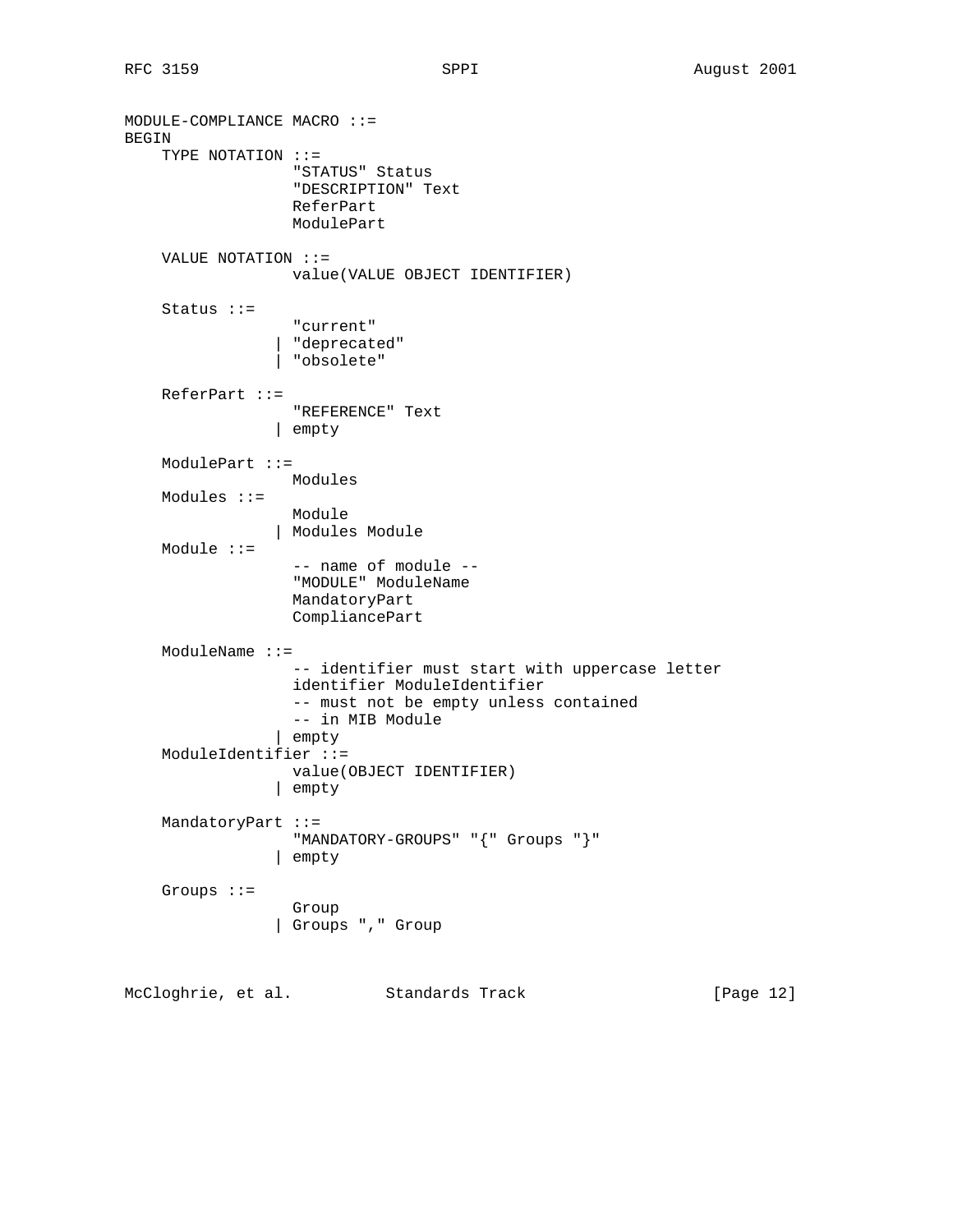Group ::= value(OBJECT IDENTIFIER) CompliancePart ::= Compliances | empty Compliances ::= Compliance | Compliances Compliance Compliance ::= ComplianceGroup | Object ComplianceGroup ::= "GROUP" value(OBJECT IDENTIFIER) "DESCRIPTION" Text Object ::= "OBJECT" value(ObjectName) InstallSyntaxPart -- modified AccessPart "DESCRIPTION" Text -- must be a refinement for object's SYNTAX clause InstallSyntaxPart ::= "SYNTAX" Syntax | empty Syntax ::= -- Must be one of the following: -- a base type (or its refinement), -- a textual convention (or its refinement), or -- a BITS pseudo-type type | "BITS" "{" NamedBits "}" NamedBits ::= NamedBit | NamedBits "," NamedBit NamedBit ::= identifier "(" number ")" -- number is nonnegative AccessPart ::= "PIB-MIN-ACCESS" Access -- modified | empty Access ::=  $---$  modified "not-accessible" | "install" | "notify" | "install-notify"

McCloghrie, et al. Standards Track [Page 13]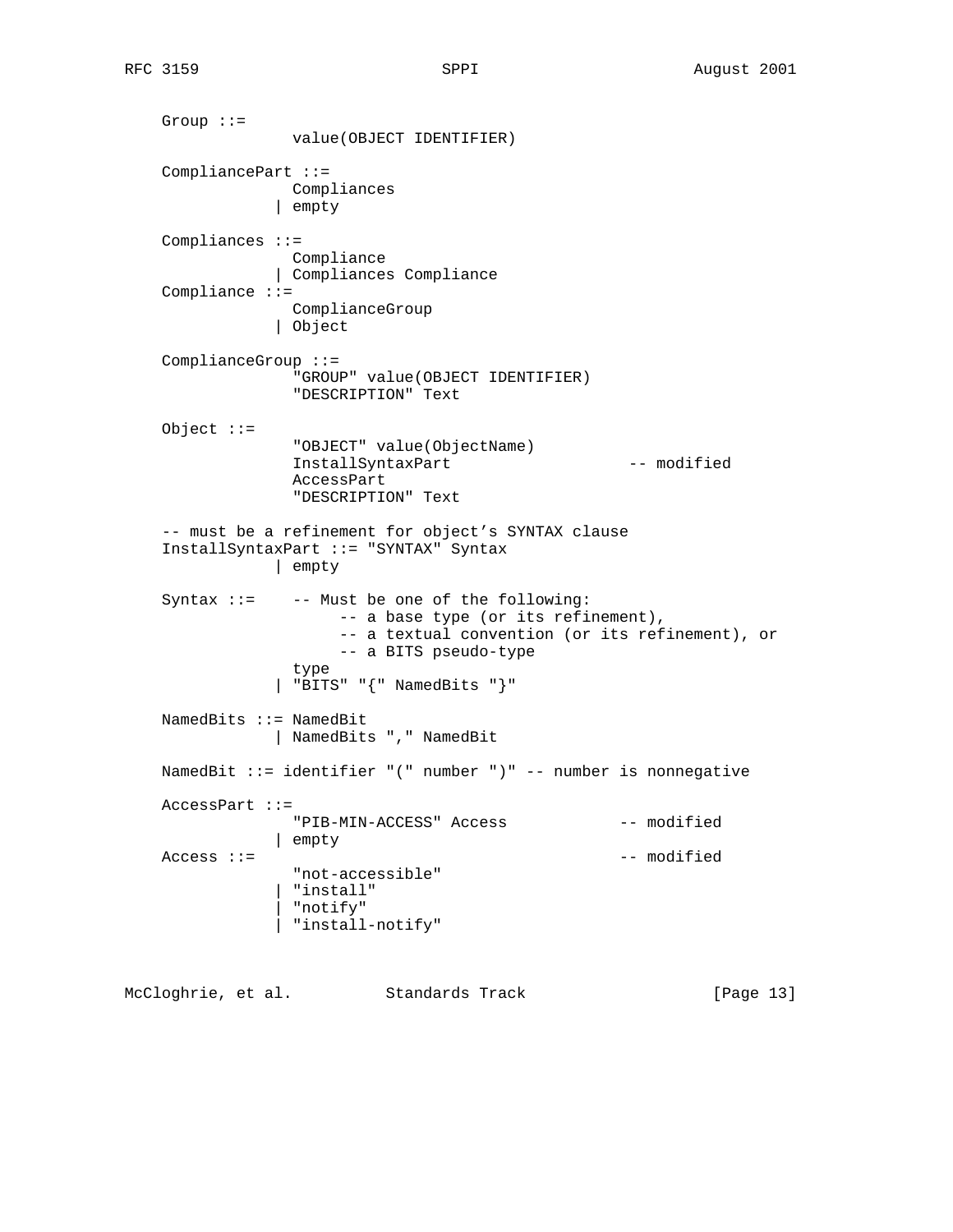| "report-only" -- a character string as defined in [SMI] Text ::= value(IA5String) END -- definition of textual conventions TEXTUAL-CONVENTION MACRO ::= BEGIN TYPE NOTATION ::= DisplayPart "STATUS" Status "DESCRIPTION" Text ReferPart "SYNTAX" Syntax VALUE NOTATION ::= value(VALUE Syntax) -- adapted ASN.1 DisplayPart ::= "DISPLAY-HINT" Text | empty Status ::= "current" | "deprecated" | "obsolete" ReferPart ::= "REFERENCE" Text | empty -- a character string as defined in [SMI] Text ::= value(IA5String) Syntax ::= -- Must be one of the following: -- a base type (or its refinement), or -- a BITS pseudo-type type | "BITS" "{" NamedBits "}" NamedBits ::= NamedBit | NamedBits "," NamedBit NamedBit ::= identifier "(" number ")" -- number is nonnegative END

McCloghrie, et al. Standards Track [Page 14]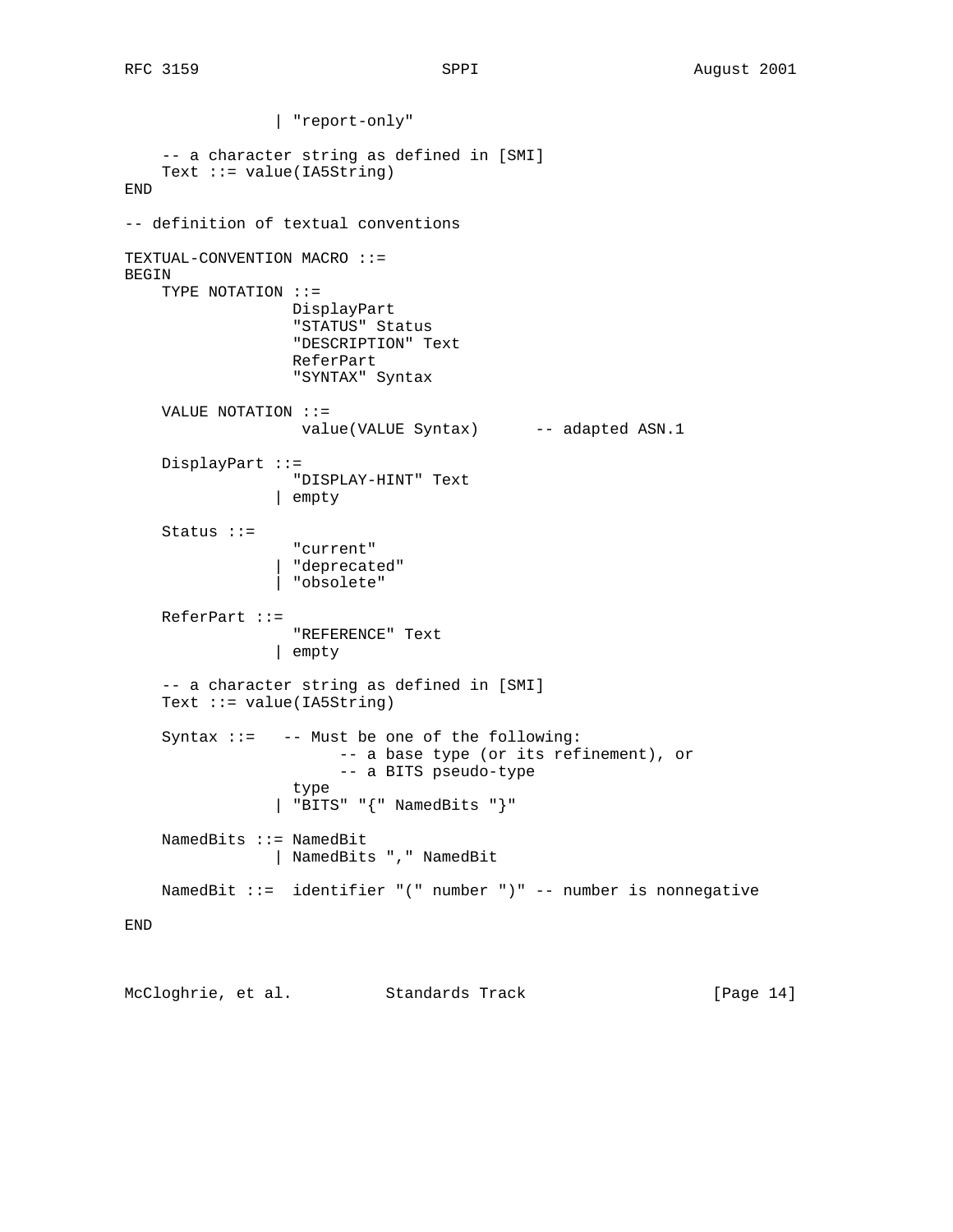END COPS-PR-SPPI-TC PIB-DEFINITIONS ::= BEGIN IMPORTS Unsigned32, MODULE-IDENTITY, TEXTUAL-CONVENTION, pib FROM COPS-PR-SPPI; copsPrSppiTc MODULE-IDENTITY SUBJECT-CATEGORIES { all } LAST-UPDATED "200108160000Z" ORGANIZATION "IETF RAP WG" CONTACT-INFO "Keith McCloghrie Cisco Systems, Inc. 170 West Tasman Drive, San Jose, CA 95134-1706 USA Phone: +1 408 526 5260 Email: kzm@cisco.com Ravi Sahita Intel 2111 NE 25th Avenue Hillsboro, OR 97124 USA Phone: +1 503 712 1554 Email: ravi.sahita@intel.com " DESCRIPTION "The PIB module containing a set of Textual Conventions which have general applicability to all PIB modules." REVISION "200108160000Z" DESCRIPTION "Initial version, published in RFC 3159."  $::= \{ \text{ pib } 1 \}$ InstanceId ::= TEXTUAL-CONVENTION STATUS current DESCRIPTION "The textual convention for use by an attribute which is used as the instance-identifying index of a PRC, i.e., an attribute named in a PIB-INDEX clause. The value of an attribute with this syntax is always greater than zero. PRIs of the same PRC need not have contiguous values for their instance-identifying attribute." SYNTAX Unsigned32 (1..4294967295) ReferenceId ::= TEXTUAL-CONVENTION STATUS current DESCRIPTION "A textual convention for use by an attribute which is used as a pointer in order to reference an instance of a particular McCloghrie, et al. Standards Track [Page 15]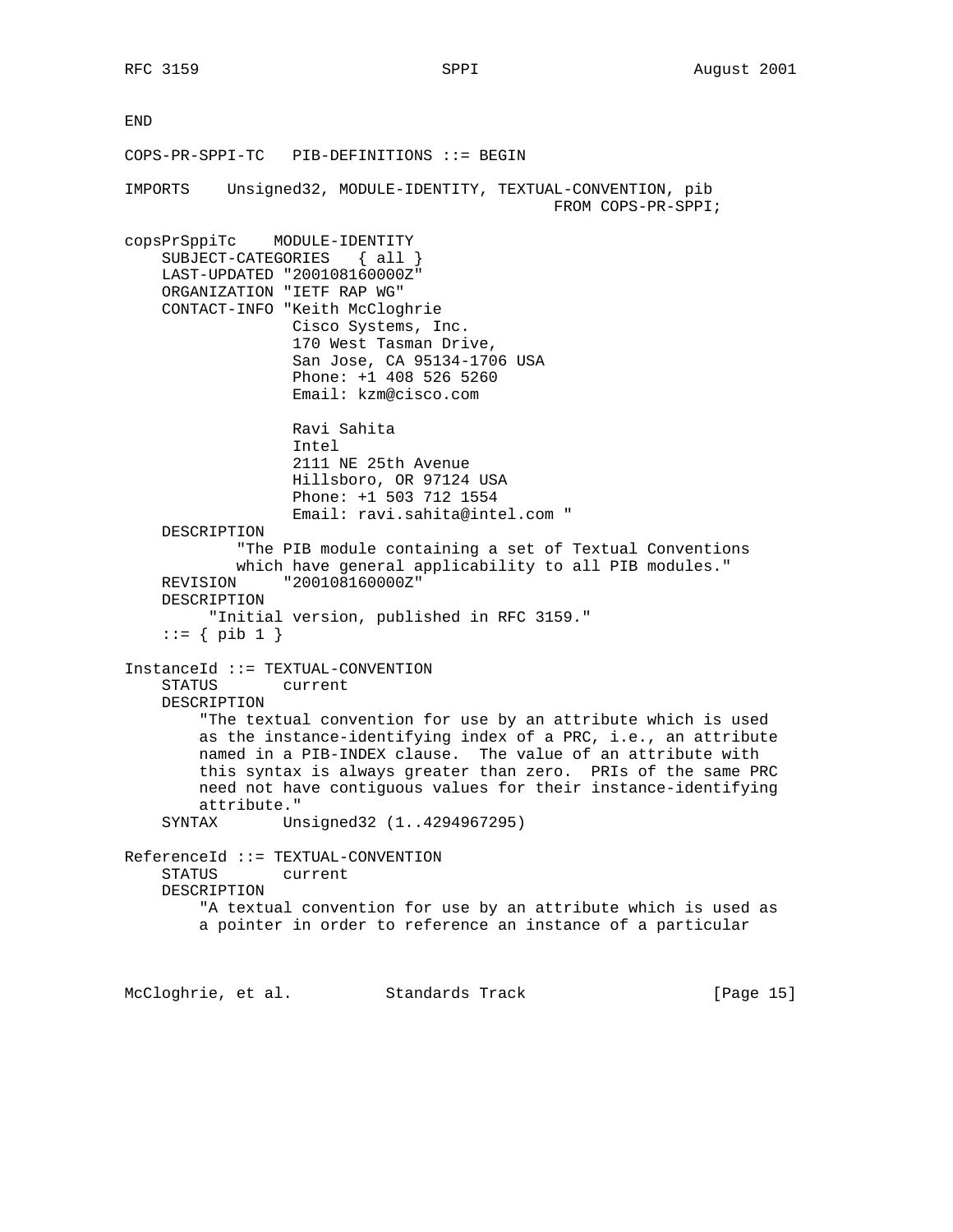PRC. An attribute with this syntax must not be used in a PIB-INDEX clause , and its description must specify the particular PRC to which the referenced PRI will belong. For an attribute of this type, the referenced PRI must exist. Furthermore, it is an error to try to delete a PRI that is referenced by another instance without first deleting/modifying the referencing instance. The definition of an attribute with this syntax can permit the attribute to have a value of zero to indicate that it is not currently pointing to a PRI." SYNTAX Unsigned32 Prid ::= TEXTUAL-CONVENTION STATUS current DESCRIPTION "Represents a pointer to a PRI, i.e,. to an instance of a PRC. The value is the OID name of the PRC's row definition, appended with one sub-identifier containing the value of the InstanceId value for the referenced instance. The definition of an attribute with this syntax can permit the attribute to have a value of 0.0 to indicate that it is not currently pointing to a PRI." SYNTAX OBJECT IDENTIFIER TagId ::= TEXTUAL-CONVENTION STATUS current DESCRIPTION "Represents a tag value, such that all instances of a particular PRC having the same tag value form a tag list. A tag list is identified by the tag value shared by all instances in that tag list." SYNTAX Unsigned32 (1..4294967295) TagReferenceId ::= TEXTUAL-CONVENTION STATUS current DESCRIPTION "Represents a reference to a tag list of instances of a particular PRC. The particular PRC must have an attribute with the syntax of TagId. The tag list consists of all instances which have the same value of the TagId attribute. Reference to the tag list is via the attribute with the syntax of TagReferenceId containing the tag value which identifies the tag list. The definition of an attribute with this syntax can permit the attribute to have a value of 0 to indicate that it is not currently referencing a tag list." SYNTAX Unsigned32

END

McCloghrie, et al. Standards Track [Page 16]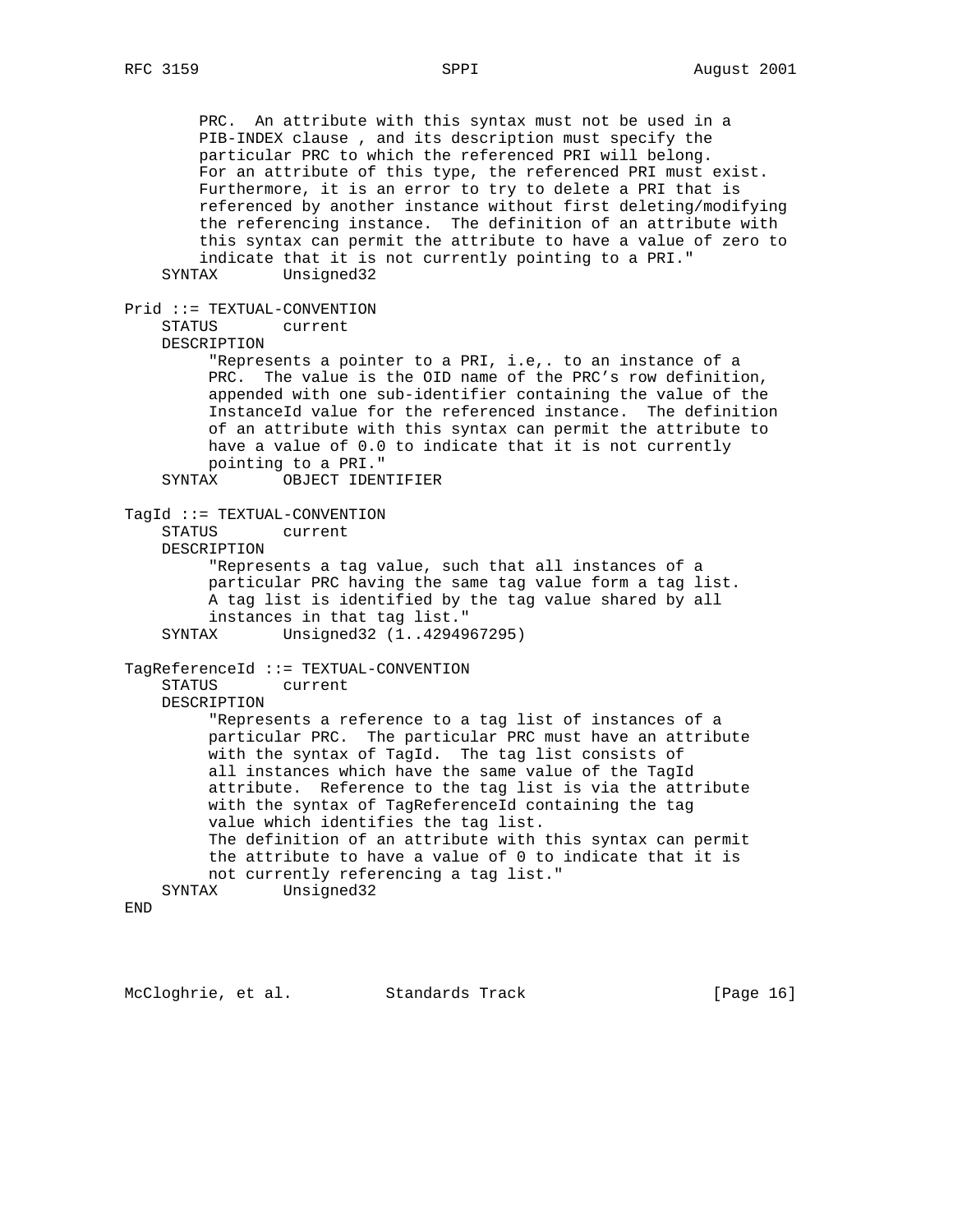4. PIB Modules

 The names of all standard PIB modules must be unique (but different versions of the same module should have the same name). Developers of enterprise PIB modules are encouraged to choose names for their modules that will have a low probability of colliding with standard or other enterprise modules.

The first line of a PIB module is:

PIB-MODULE-NAME PIB-DEFINITIONS ::= BEGIN

where PIB-MODULE-NAME is the module name.

 Like the SMI, additional ASN.1 macros must not be defined in PIB modules.

4.1. Importing Definitions

 Like the SMI, a PIB module which needs to reference an external definition, must use the IMPORTS statement to identify both the descriptor and the module in which the descriptor is defined, where a module is identified by its ASN.1 module name.

 In particular, a PIB module imports each of the base data types that it uses from COPS-PR-SPPI (defined in this document), and may import as required from other PIB modules. A PIB module may import, from the SMI, (subtree) OIDs for the purpose of defining new OIDs. A PIB module may also import, from MIB modules, OID assignments as well as textual convention definitions providing that their underlying syntax is supported by the SPPI. However, the following must not be included in an IMPORTS statement:

- named types defined by ASN.1 itself, specifically: INTEGER, OCTET STRING, OBJECT IDENTIFIER, SEQUENCE, SEQUENCE OF type,
- the BITS construct.

 For each ASN.1 macro that a PIB uses, it must import that macro's definition from the COPS-PR-SPPI.

McCloghrie, et al. Standards Track [Page 17]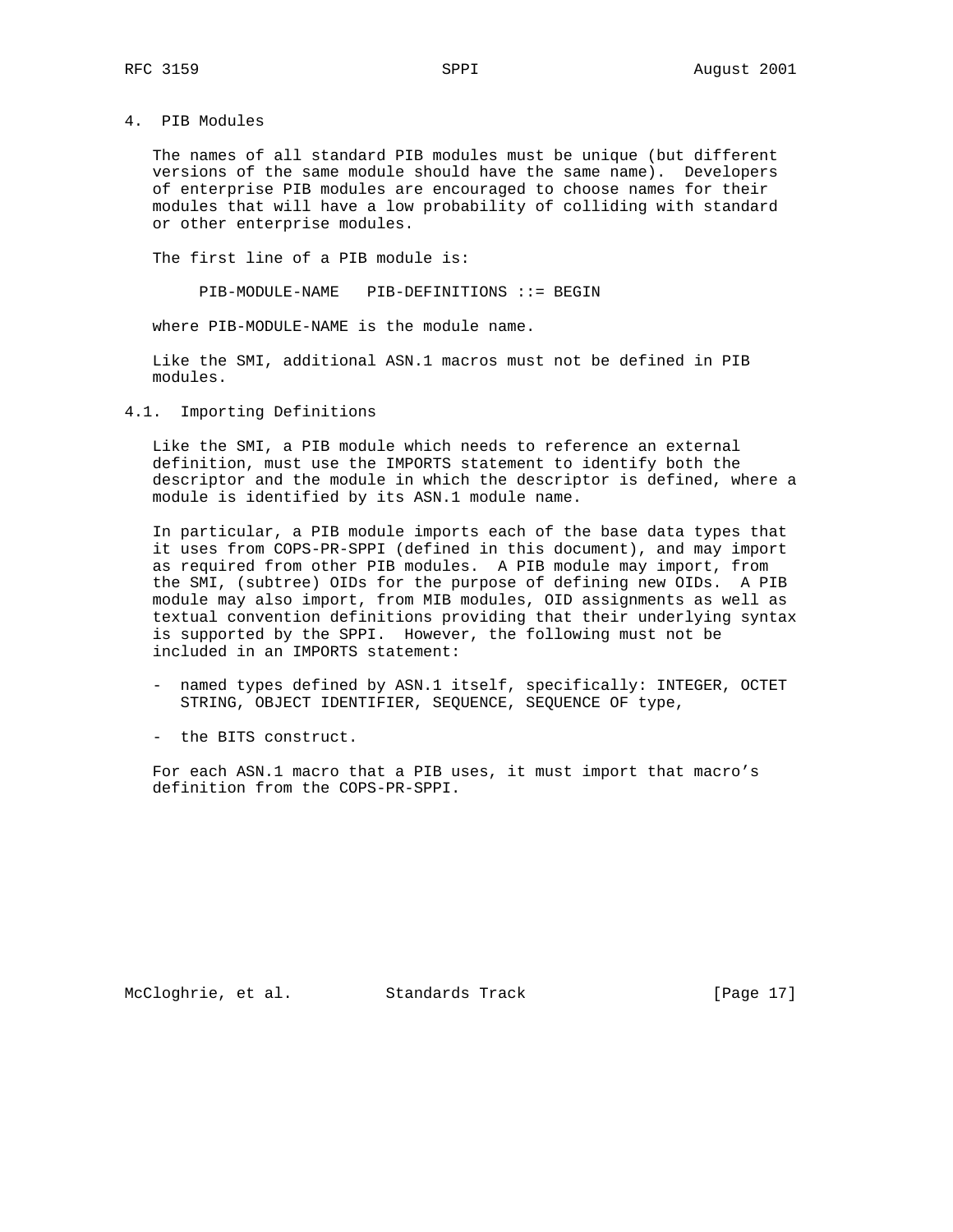#### 4.2. Reserved Keywords

 In addition to the reserved keywords listed in the SMI, the following must not be used as descriptors or module names:

 EXTENDS INSTALL-ERRORS Integer64 PIB-MIN-ACCESS PIB-ACCESS PIB- INDEX PIB-REFERENCES PIB-TAG SUBJECT-CATEGORIES UNIQUENESS Unsigned64

#### 5. Naming Hierarchy

 The SPPI uses the same OBJECT IDENTIFIER naming hierarchy as the SMI. That is, OIDs are typically assigned to PIB modules from the subtree administered by the Internet Assigned Numbers Authority (IANA). However, like the SMI, the SPPI does not prohibit the definition of PRCs in other portions of the OID tree.

- 6. Mapping of the MODULE-IDENTITY macro
- 6.1. Mapping of the SUBJECT-CATEGORIES clause

 The SUBJECT-CATEGORIES clause, which must be present, identifies one or more categories of provisioning data for which this PIB module defines provisioning information. For use with the COPS-PR protocol, the individual subject categories are mapped to COPS Client Types [COPS-PR]. IANA Considerations for SPPI SUBJECT-CATEGORIES follow the same requirements as specified in [COPS] IANA Considerations for COPS Client Types. The subject categories are identified either:

- via the keyword "all", indicating the PIB module defines provisioning information relevant for all subject categories (and thus, all COPS Client Types), or
- a list of named-number enumerations, where each number which must be greater than zero, identifies a subject category, and is mapped to the Client Type which is identified by that same number in the COPS protocol. The namespace for these named numbers is global and therefore the labels should be assigned consistently across PIB modules. At present time, no more than one named-number enumeration should be specified.

 Note that the list of categories specified in a PIB module's SUBJECT- CATEGORIES clause is not exclusive. That is, some other specification might (e.g., at a future date) specify additional COPS Client Types to which the module is relevant.

McCloghrie, et al. Standards Track [Page 18]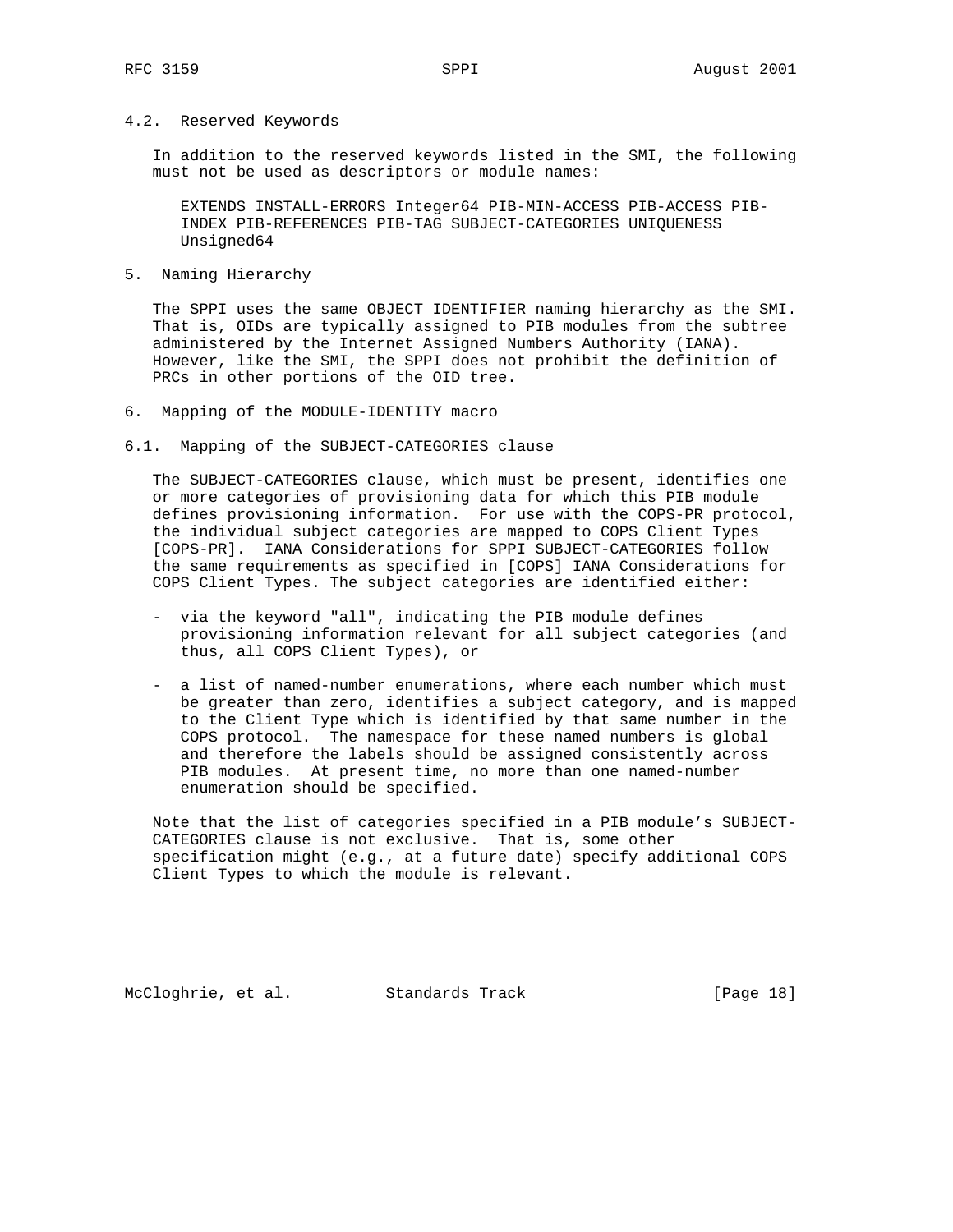When a PIB module applies to multiple subject categories, that PIB module exists in multiple virtual information stores, one for each Client-Type. A PIB module with SUBJECT-CATEGORIES "all" uses the named- number specified in the SUBJECT-CATEGORIES of the PIB it is associated with, as the COPS Client-Type when it is sent over COPS.

7. Mapping of the OBJECT-TYPE macro

 The SPPI requires that all attribute definitions be contained within a PRC, i.e., within a table definition.

7.1. Mapping of the SYNTAX clause

 The SYNTAX clause, which must be present within the definition of an attribute, defines the abstract data structure of that attribute. The data structure must be one of the following: a base type, the BITS construct, or a textual convention.

 The SYNTAX clause must also be present for the table and row definitions of a PRC, and in this case must be a SEQUENCE OF or SEQUENCE (see section 8.1.7 below).

The base types are an extended subset of the SMI's base types:

- built-in ASN.1 types: INTEGER, OCTET STRING, OBJECT IDENTIFIER,
- application-defined types: Integer32, Unsigned32, TimeTicks, Integer64 and Unsigned64.

 A textual convention is a newly-defined type defined as a sub-type of a base type [TC]. The value of an attribute whose syntax is defined using a textual convention is encoded "on-the-wire" according to the textual convention's underlying base type.

 Note that the set of base types has been chosen so as to provide sufficient variety of on-the-wire encodings for attribute values; base types should contain a minimum of semantics. Semantics should, to the extent possible, be incorporated into a data type through the use of a textual convention.

 The differences from the SMI in the semantics of ObjectSyntax are now described.

7.1.1. Counter32

The Counter32 type is not supported by the SPPI.

McCloghrie, et al. Standards Track [Page 19]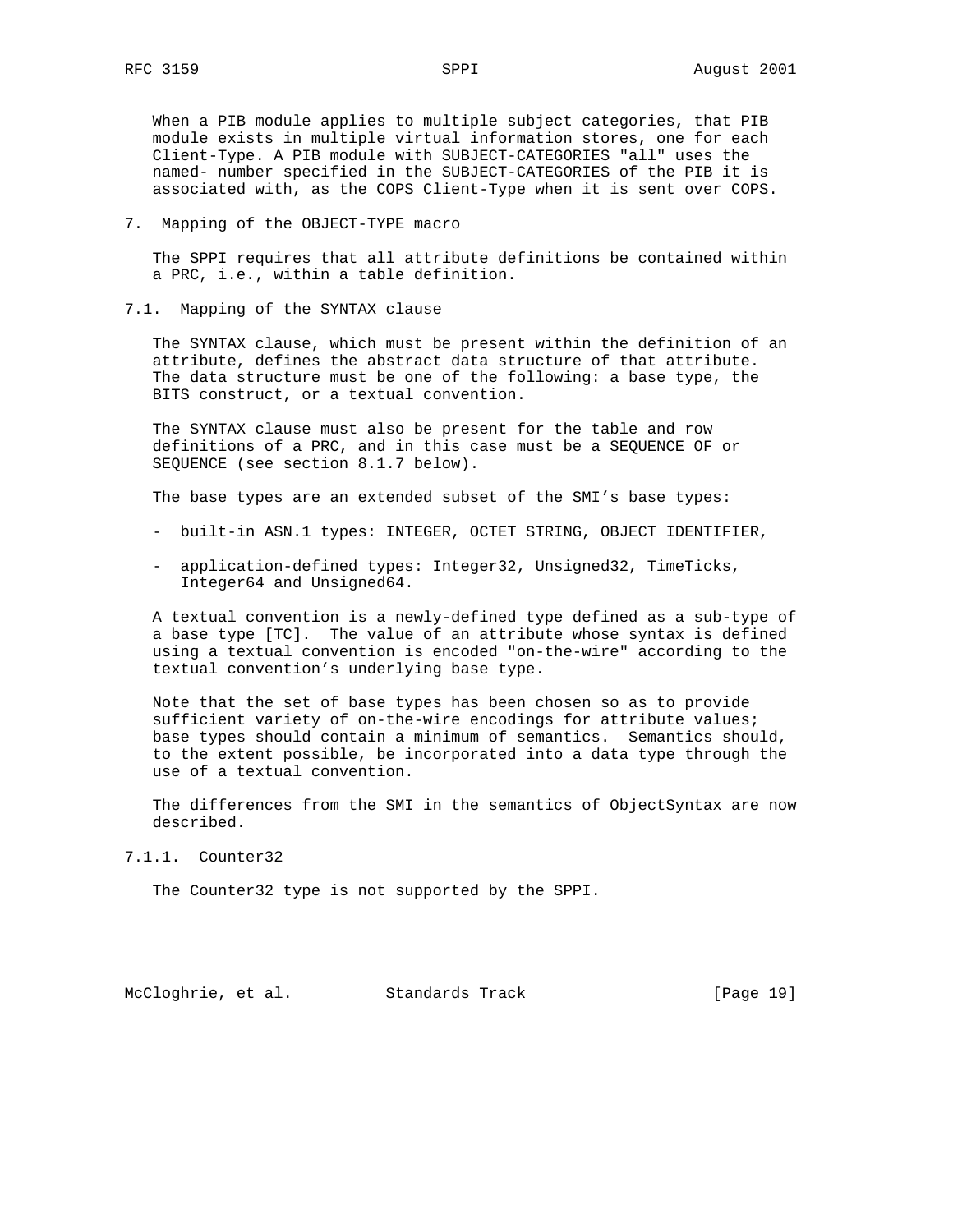## 7.1.2. Gauge32

The Gauge32 type is not supported by the SPPI.

## 7.1.3. Opaque

 The Opaque type is provided solely for backward-compatibility, and shall not be used for newly-defined object types. The Opaque type supports the capability to pass arbitrary ASN.1 syntax. A value is encoded using the ASN.1 Basic Encoding Rules [ASN1] into a string of octets. This, in turn, is encoded as an OCTET STRING, in effect "double-wrapping" the original ASN.1 value. Note that a conforming implementation need only be able to accept and recognize opaquely encoded data. It need not be able to unwrap the data and then interpret its contents. A requirement on "standard" PIB modules is that no object may have a SYNTAX clause value of Opaque.

### 7.1.4. IpAddress

 The IpAddress type is provided solely for backward-compatibility, and shall not be used for newly-defined object types. Instead, It is recommended to use the InetAddressType/InetAddress pair TCs as defined in RFC2851 [INETADDR].

## 7.1.5. Counter64

The Counter64 type is not supported by the SPPI.

## 7.1.6. Integer64

 The Integer64 type represents integer-valued information between -2^63 and 2^63-1 inclusive (-9223372036854775808 to 9223372036854775807 decimal). While Integer64 may be sub-typed to be more constrained, if the constraint results in all possible values being contained in the range (-2147483648..2147483647), then the Integer32 type must be used instead of Integer64.

## 7.1.7. Unsigned64

 The Unsigned64 type represents integer-valued information between 0 and 2^64-1 inclusive (0 to 18446744073709551615 decimal). While Unsigned64 may be sub-typed to be more constrained, if the constraint results in all possible values being contained in the range (0..4294967295), then the Unsigned32 type must be used instead of Unsigned64.

McCloghrie, et al. Standards Track [Page 20]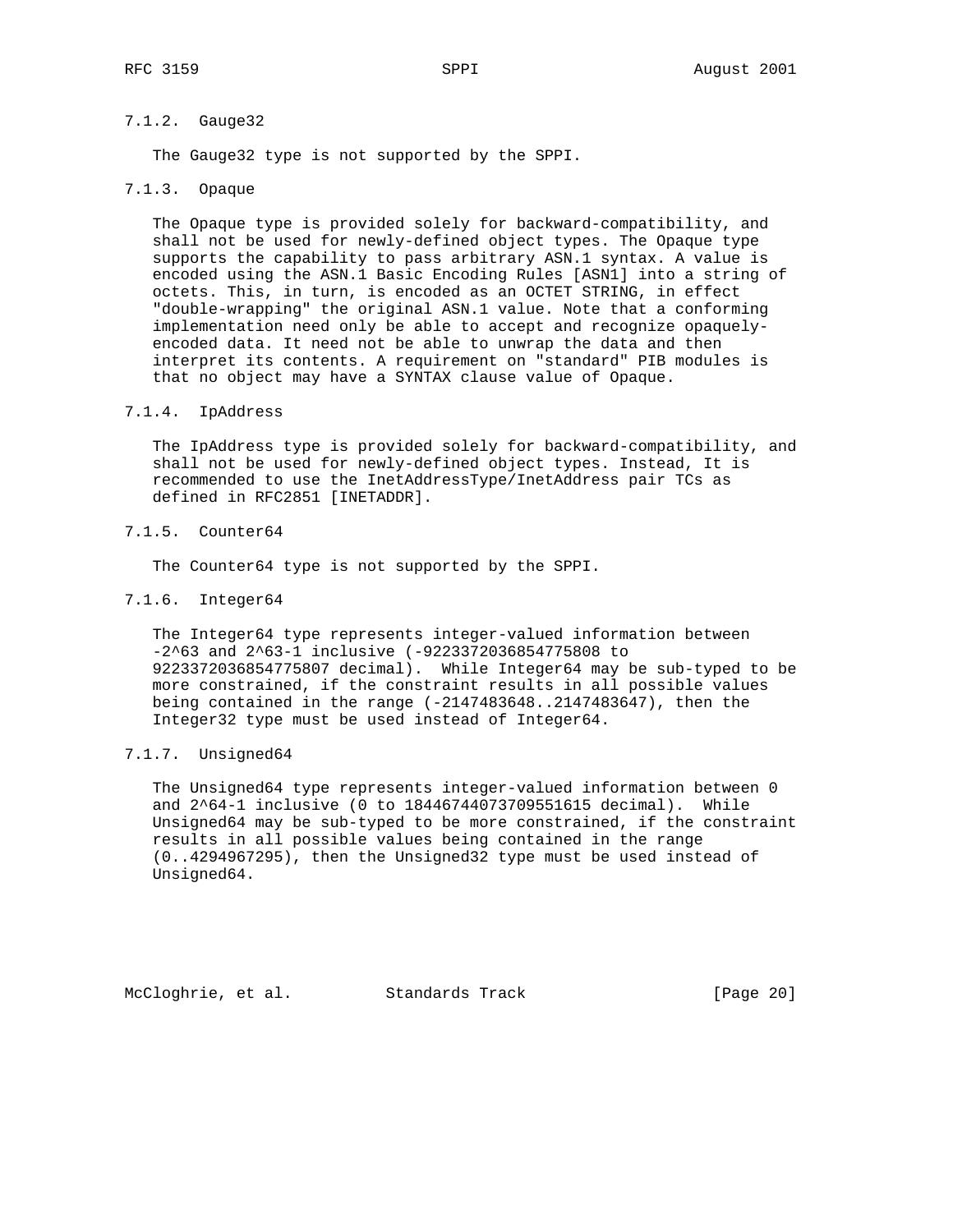7.1.8. Provisioning Classes

 The operations (on PIBs) supported by the SPPI apply exclusively to PRCs. Each PRC is modelled as a tabular structure, i.e., a table. Each instance of a particular PRC has the same set of attributes. The set of attributes which belong to every instance of a particular PRC is modelled as a row in the table. Note that a PRC must have no more than 127 attributes. The usage of subids (for PRC attributes) beyond 127 (that is 128 and above) is reserved for Mapping PIBs to MIBs (see Appendix A). PRCs that require more than 127 attributes must use the AUGMENTS clause to augment the PRC containing the initial 127 attributes to add additional attributes. Definition of Provisioning Classes is formalized by using the OBJECT-TYPE macro to define both:

- the PRC as a whole, called the table definition, and
- the characteristics of every instance of a particular PRC, called the row definition.

In the table definition, the SYNTAX clause has the form:

SEQUENCE OF <EntryType>

 where <EntryType> refers to the SEQUENCE type of its attribute definitions. In the row definition, the SYNTAX clause has the form:

<EntryType>

where <EntryType> is a SEQUENCE type defined as follows:

<EntryType> ::= SEQUENCE { <type1>, ... , <typeN> }

 where there is one <type> for each attribute, and each <type> is of the form:

<descriptor> <syntax>

where <descriptor> is the descriptor naming an attribute, and <syntax> has the value of that attribute's SYNTAX clause, except that both sub- typing information and the named values for enumerated integers or the named bits for the BITS construct, are omitted from <syntax>.

7.2. Mapping of the MAX-ACCESS clause

The MAX-ACCESS clause is not supported by the SPPI.

McCloghrie, et al. Standards Track [Page 21]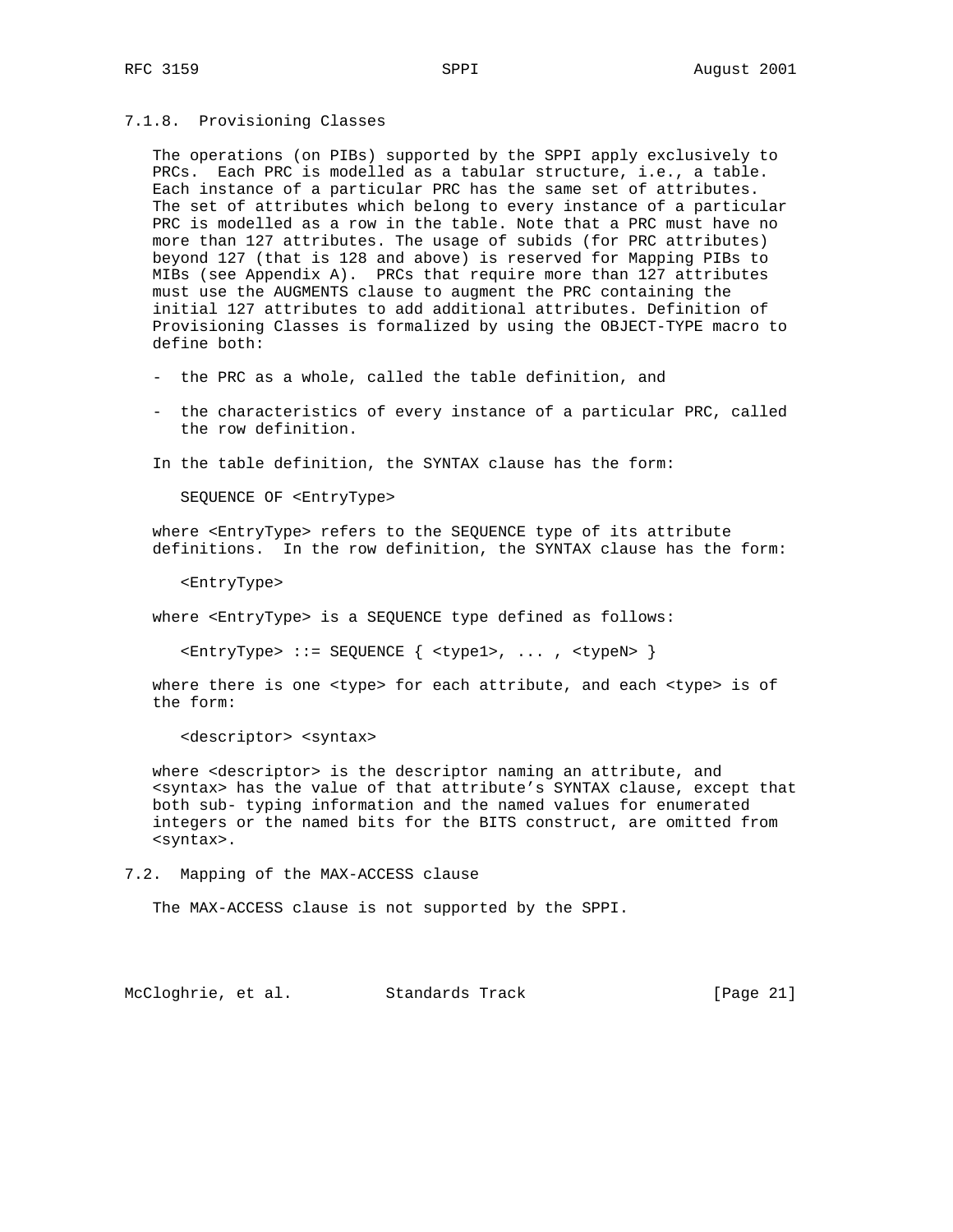### 7.3. Mapping of the PIB-ACCESS clause

 The PIB-ACCESS clause must be present for a PRC's table definition, and must not be present for any other OBJECT-TYPE definition. The PIB-ACCESS clause defines what kind of access is appropriate for the PRC.

- the value "install" is used to indicate a PRC which a PDP can install in the PEP as provisioning information.
- the value "notify" is used to indicate a PRC for which the PEP must notify the PDP of all its instances and attribute values of that PRC.
- the value "install-notify" is used to indicate the uncommon type of PRC which has both characteristics: "install" and "notify".
- the value "report-only" is used to indicate a PRC which has neither the "install" characteristic nor the "notify" characteristic. However, instances of such a PRC may be included in synchronous/asynchronous reports generated by the PEP. (Note: PRCs having the "install" and/or "notify" characteristics may also be included in reports generated by the PEP.)
- 7.4. Mapping of the INSTALL-ERRORS clause

 The INSTALL-ERRORS clause, which may optionally be present for a PRC's table definition, and must be absent otherwise, lists one or more potential reasons for rejecting an install or a removal of an instance of the PRC. Each reason consists of a named-number enumeration, where the number represents a PRC-specific error-code to be used in a COPS protocol message, as the Error Sub-code, with the Error-Code set to priSpecificError (see [COPS-PR]). The semantics of each named-number enumeration should be described in the PRC's DESCRIPTION clause.

 The numbers listed in an INSTALL-ERRORS must be greater than zero and less than 65536. If this clause is not present, an install/remove can still fail, but no PRC-specific error is available to be reported.

7.5. Mapping of the PIB-INDEX clause

 The PIB-INDEX clause, which must be present for a row definition (unless an AUGMENTS or an EXTENDS clause is present instead), and must be absent otherwise, defines identification information for instances of the PRC.

McCloghrie, et al. Standards Track [Page 22]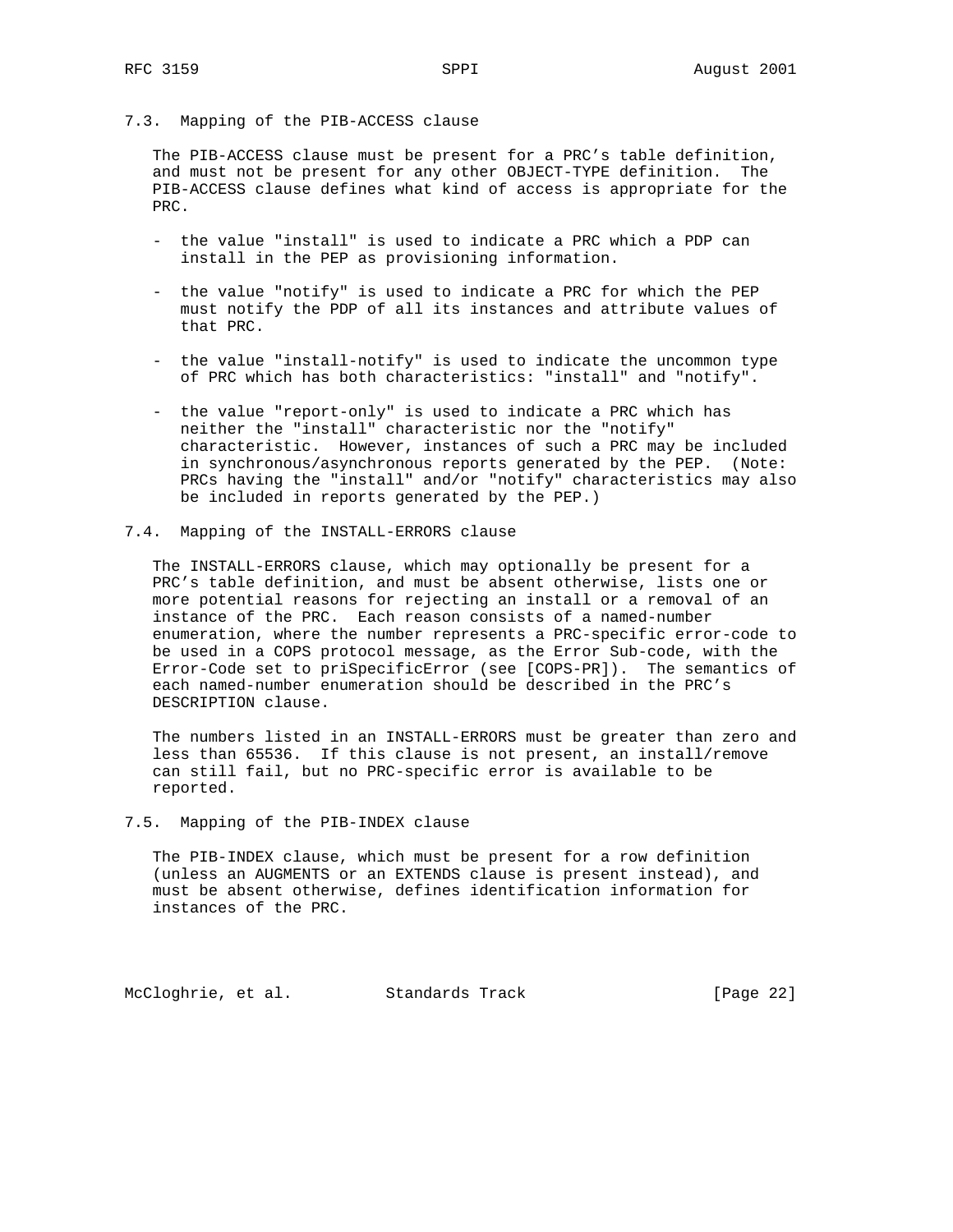The PIB-INDEX clause includes exactly one descriptor. This descriptor specifies an attribute (typically, but not necessarily of the same PRC) which is used to identify an instance of that PRC. The syntax of this attribute is REQUIRED to be InstanceId (a textual convention with an underlying syntax of Unsigned32), and it has no semantics other than its use in identifying the PRC instance. The OBJECT IDENTIFIER which identifies an instance of a PRC is formed by appending one sub- identifier to the OID which identifies that PRC's row definition. The value of the additional sub-identifier is that instance's value of the attribute specified in the INDEX clause.

 Note that SPPI does not permit use of the IMPLIED keyword in a PIB- INDEX clause.

7.6. Mapping of the INDEX clause

 The INDEX clause is optionally present if a PIB-INDEX clause is present, and must be absent otherwise. If present, the INDEX clause can contain any number of attributes, and is used only by the algorithmic conversion of a PIB to a MIB (see Appendix A).

An IMPLIED keyword can be present in an INDEX clause if so desired.

7.7. Mapping of the AUGMENTS clause

 The AUGMENTS clause, which must not be present except in row definitions, is an alternative to the PIB-INDEX clause and the EXTENDS clause. Every row definition has exactly one of: a PIB-INDEX clause, an AUGMENTS clause, or an EXTENDS clause.

 A row definition which has a PIB-INDEX clause is called a base row definition. A row definition which has an AUGMENTS clause is called a row augmentation, where the AUGMENTS clause names the base row definition which is augmented by this row augmentation. (Thus, a row augmentation cannot itself be augmented.)

 A PRC whose row definition is a row augmentation is called an augmenting PRC. Instances of an augmenting PRC are identified according to the PIB-INDEX clause of the base row definition named in the AUGMENTS clause. Further, instances of an augmenting PRC exist according to the same semantics as instances of the PRC which it augments. As such, when an instance of a PRC is installed or removed, an instance of every PRC which augments it is also installed or removed. (for more details, see [COPS-PR]).

McCloghrie, et al. Standards Track [Page 23]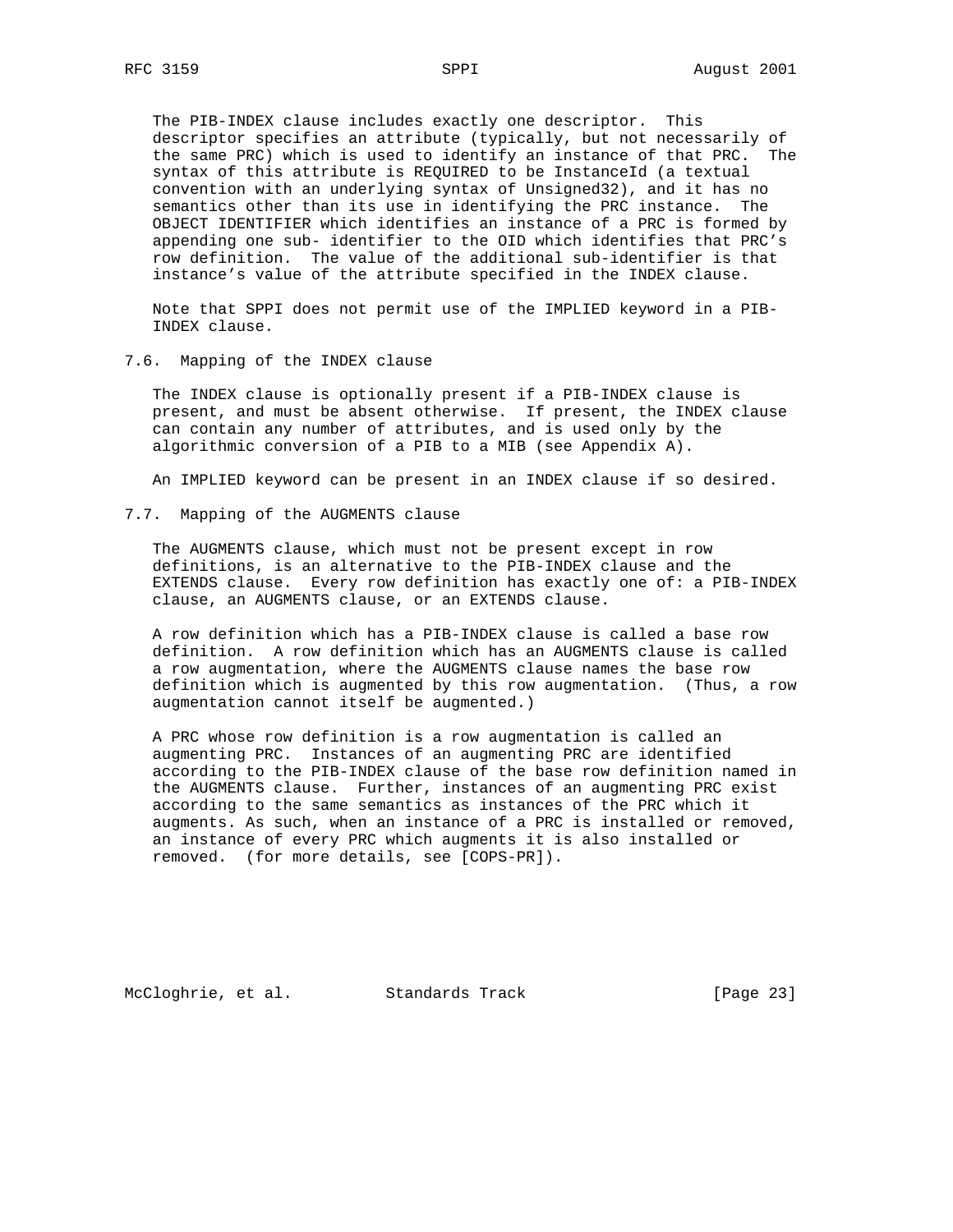### 7.8. Mapping of the EXTENDS clause

 The EXTENDS clause, which must not be present except in row definitions, is an alternative to the PIB-INDEX clause and the AUGMENTS clause. Every row definition has exactly one of: a PIB- INDEX clause, an AUGMENTS clause, or an EXTENDS clause.

 A row definition which has an EXTENDS clause is called a sparse row augmentation, where the EXTENDS clause names the row definition which is sparsely-augmented by this sparse row augmentation. The sparsely augmented row can be a base row definition, or another sparse row augmentation.

 A PRC whose row definition is a sparse row augmentation is called a sparsely augmenting PRC. Instances of a sparsely augmenting PRC are identified according to the PIB-INDEX clause of the row definition named in the sparsely augmenting PRC's EXTENDS clause.

 An instance of a sparsely augmenting PRC can not exist unless a corresponding instance of the PRC which it sparsely augments exists. As such, when an instance of a PRC is removed, an instance of any PRC which sparsely augments it is also removed. However, an instance of a sparsely augmenting PRC need not exist when the corresponding instance of the PRC that it sparsely augments exists. Thus, an instance of a sparsely augmenting PRC can be installed at the same time as or subsequent to the installation of, and can be removed prior to the removal of, the corresponding instance of the PRC that it sparsely augments. So, instances of a sparsely augmenting PRC must be installed explicitly, but are removed either implicitly (via removal of the augmented PRI) or explicitly. When a sparsely augmented PRC is installed, both instances, the instance of the sparsely augmented PRC and the instance of the sparsely augmenting PRC must be sent in one COPS message.

#### 7.8.1. Relation between PIB-INDEX, AUGMENTS and EXTENDS clauses

When defining instance identification information for a PRC:

- If there is a one-to-one correspondence between instances of this PRC and instances of an existing PRC, then the AUGMENTS clause should be used.
- Otherwise, if there is a sparse relationship between instances of this PRC and instances of an existing PRC (that is, there is a one to zero or one correspondence between instances of a sparsely augmented PRC and the instances of the PRC that sparsely augments it.), then an EXTENDS clause should be used.

McCloghrie, et al. Standards Track [Page 24]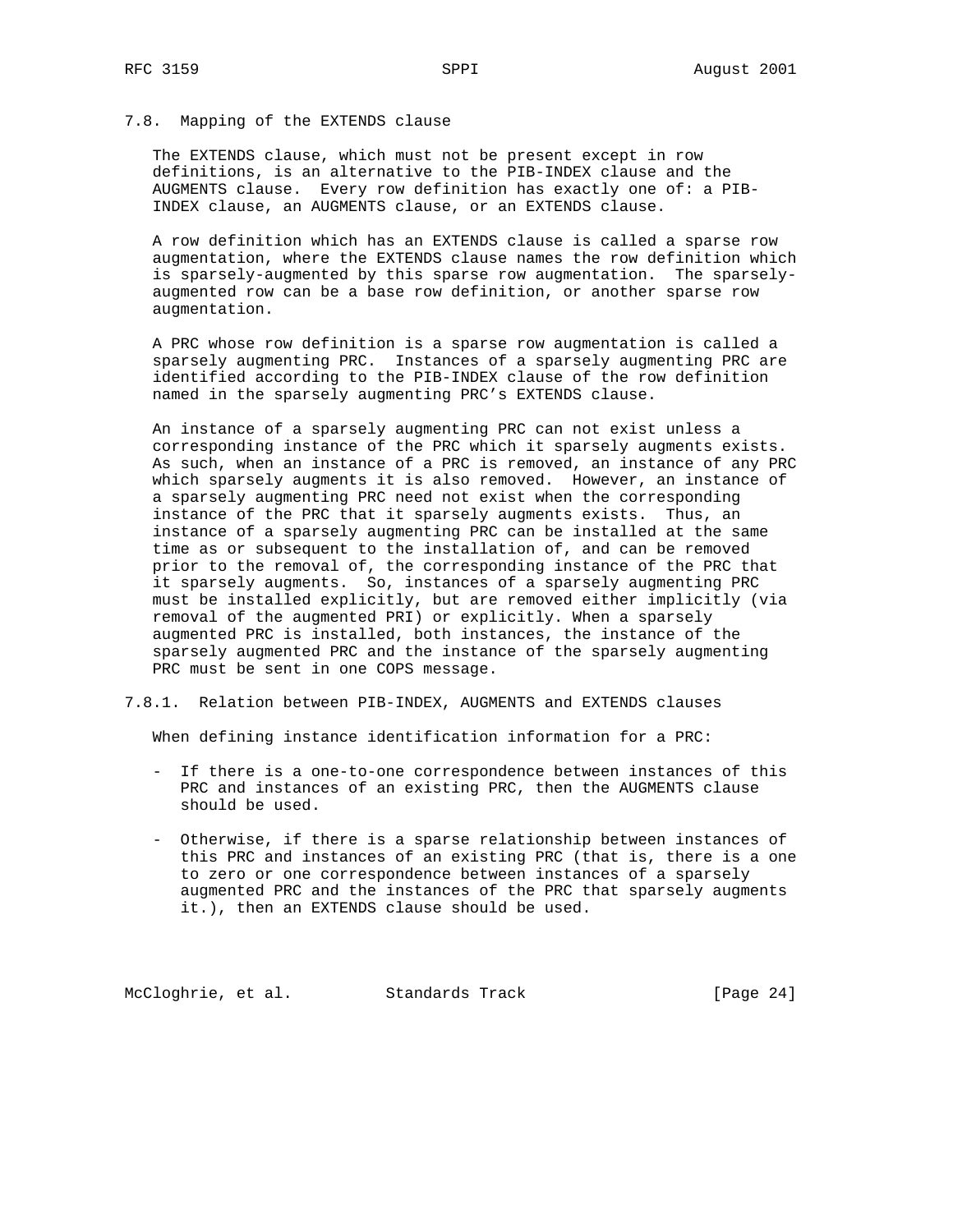- Otherwise, a PIB-INDEX clause should be used which names its own InstanceId attribute.
- 7.9. Mapping of the UNIQUENESS clause

 The UNIQUENESS clause, which is optionally present for any row definition, lists a set of zero or more of the PRC's attributes, for which no two instances of the PRC can have the same set of values. The specified set of attributes provide a necessary and sufficient set of values by which to identify an instance of this PRC. The attribute contained in the PIB-INDEX clause may not be present in the UNIQUENESS clause. By definition, an attribute may not appear more than once in a UNIQUENESS clause. A UNIQUENESS clause containing zero attributes indicates that it's possible for two instances of the PRC to have identical values for all attributes except, of course, for the one named in the PIB-INDEX clause.

 If a PRC and its sparsely augmenting PRC both have UNIQUENESS clauses, then the UNIQUENESS constraint for instances of each PRC MUST be applied according to the UNIQUENESS clause in the corresponding PRC definition. Note that a sparsely augmenting PRC thus can override the UNIQUENESS clause of the PRC it sparsely augments.

 Even though the UNIQUENESS clause is optional, its inclusion is recommended wherever it provides useful information.

7.10. Mapping of the PIB-REFERENCES clause

 The PIB-REFERENCES clause, which must be present for any attribute which has the SYNTAX of ReferenceId, and must be absent otherwise, names the PRC, an instance of which is referenced by the ReferenceId attribute. For example usages of the PIB-REFERENCES clause, see Appendix B.

7.11. Mapping of the PIB-TAG clause

 The PIB-TAG clause, which must be present for an attribute which has the SYNTAX TagReferenceId, and must be absent otherwise, is used to indicate that this attribute references a "tag list" of instances of another PRC. Such a tag list (similar in concept to the usage of the same term in [APPL]) is formed by all instances of the other PRC which have the same (tag) value of a particular attribute of that other PRC. The particular attribute of the other PRC, which must have the SYNTAX TagId, is named in the PIB-TAG clause. For an example usage of the PIB-TAG clause, see Appendix B.

McCloghrie, et al. Standards Track [Page 25]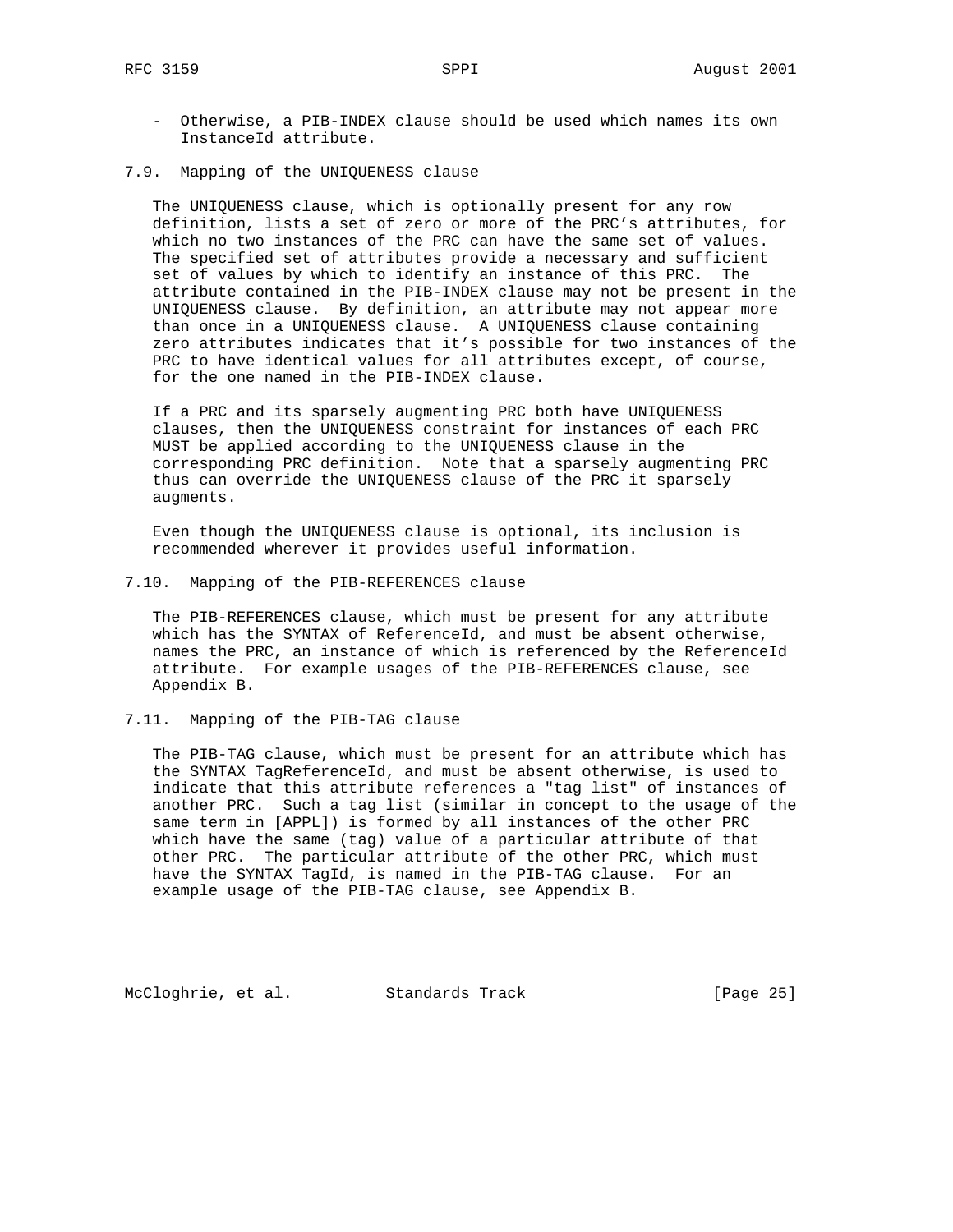8. Mapping of the OBJECT-IDENTITY macro

 The OBJECT-IDENTITY macro is used in PIB modules to define information about an OBJECT IDENTIFIER assignment.

9. Mapping of the OBJECT-GROUP macro

 For conformance purposes, it is useful to define a conformance group as a collection of related PRCs and their attributes. The OBJECT- GROUP macro (directly) defines the collection of attributes which belong to a conformance group. Since each attribute included in the collection belongs to a PRC, the collection of related PRCs which belong to a conformance group is also specified (indirectly) as the set of PRCs to which the included attributes belong.

9.1. Mapping of the OBJECTS clause

 The OBJECTS clause, which must be present, is used to specify each attribute contained in the conformance group. Each of the specified attributes must be defined in the same PIB module as the OBJECT-GROUP macro appears.

 It is required that every attribute defined in a PIB module be contained in at least one conformance group. This avoids the common error of adding a new attribute to a module and forgetting to add the new attribute to a group.

10. Mapping of the MODULE-COMPLIANCE macro

 The MODULE-COMPLIANCE macro is used to convey a minimum set of requirements with respect to implementation of one or more PIB modules.

 A requirement on all "standard" PIB modules is that a corresponding MODULE-COMPLIANCE specification is also defined, either in the same module or in a companion module.

10.1. Mapping of the MODULE clause

 The MODULE clause, which must be present, is repeatedly used to name each PIB module for which compliance requirements are being specified. Each PIB module is named by its module name, and optionally, by its associated OBJECT IDENTIFIER as well. The module name can be omitted when the MODULE-COMPLIANCE invocation occurs inside a PIB module, to refer to the encompassing PIB module.

McCloghrie, et al. Standards Track [Page 26]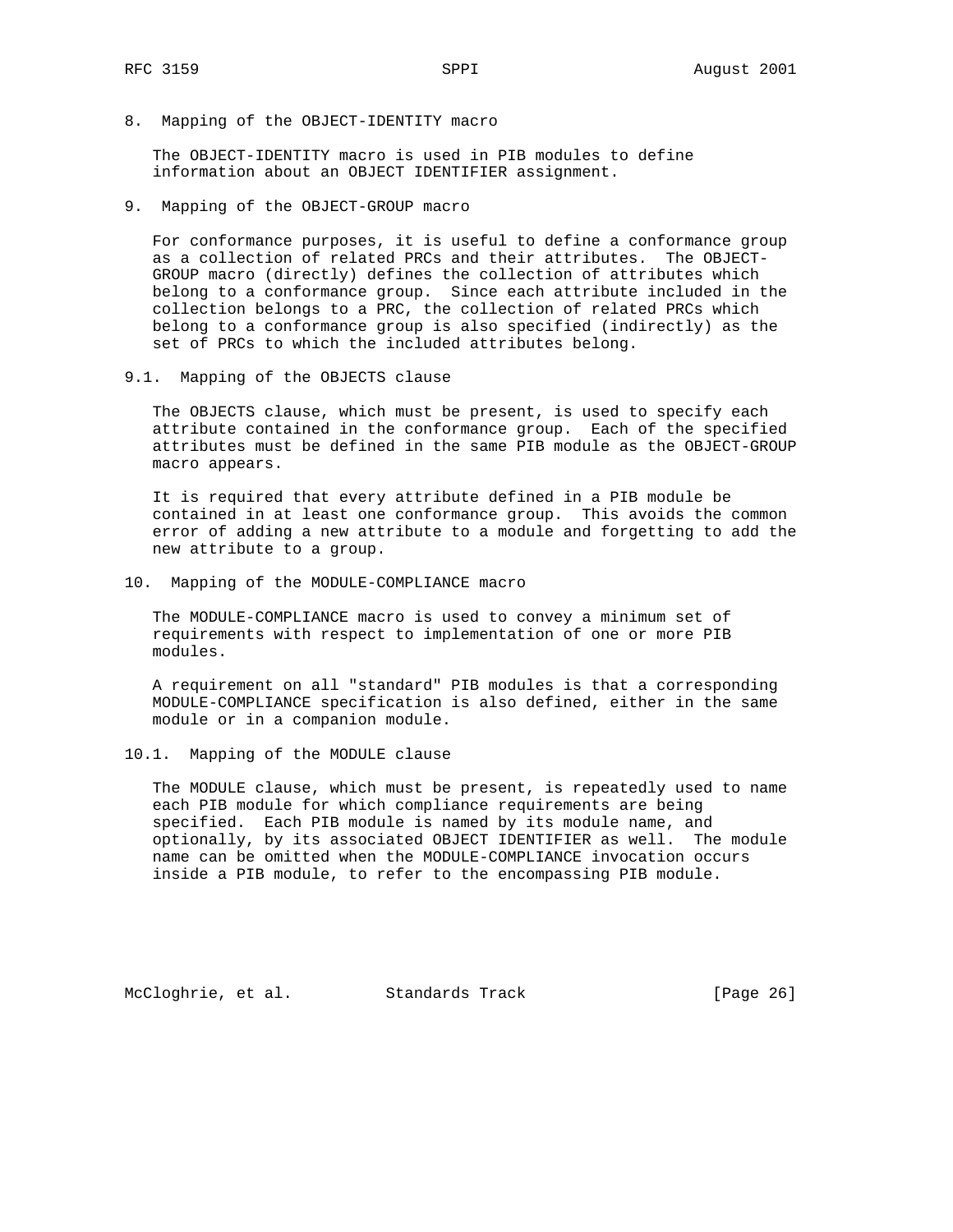#### 10.1.1. Mapping of the MANDATORY-GROUPS clause

 The MANDATORY-GROUPS clause, which need not be present, names the one or more conformance groups within the correspondent PIB module which are unconditionally mandatory for implementation. If an agent claims compliance to the PIB module, then it must implement each and every attribute (and therefore the PRCs to which they belong) within each conformance group listed.

### 10.1.2. Mapping of the GROUP clause

 The GROUP clause, which need not be present, is repeatedly used to name each conformance group which is conditionally mandatory for compliance to the PIB module. The GROUP clause can also be used to name unconditionally optional groups. A group named in a GROUP clause must be absent from the correspondent MANDATORY-GROUPS clause.

 Conditionally mandatory groups include those which are mandatory only if a particular protocol is implemented, or only if another group is implemented. A GROUP clause's DESCRIPTION specifies the conditions under which the group is conditionally mandatory.

 A group which is named in neither a MANDATORY-GROUPS clause nor a GROUP clause, is unconditionally optional for compliance to the PIB module.

10.1.3. Mapping of the OBJECT clause

 The OBJECT clause, which need not be present, is repeatedly used to specify each attribute for which compliance has a refined requirement with respect to the PIB module definition. The attribute must be present in one of the conformance groups named in the correspondent MANDATORY-GROUPS clause or GROUP clauses.

 By definition, each attribute specified in an OBJECT clause follows a MODULE clause which names the PIB module in which that attribute is defined. Therefore, the use of an IMPORTS statement, to specify from where such attributes are imported, is redundant and is not required in a PIB module.

10.1.3.1. Mapping of the SYNTAX clause

 The SYNTAX clause, which need not be present, is used to provide a refined SYNTAX for the attribute named in the correspondent OBJECT clause. The refined syntax is the minimum level of support needed for this attribute in order to be compliant.

McCloghrie, et al. Standards Track [Page 27]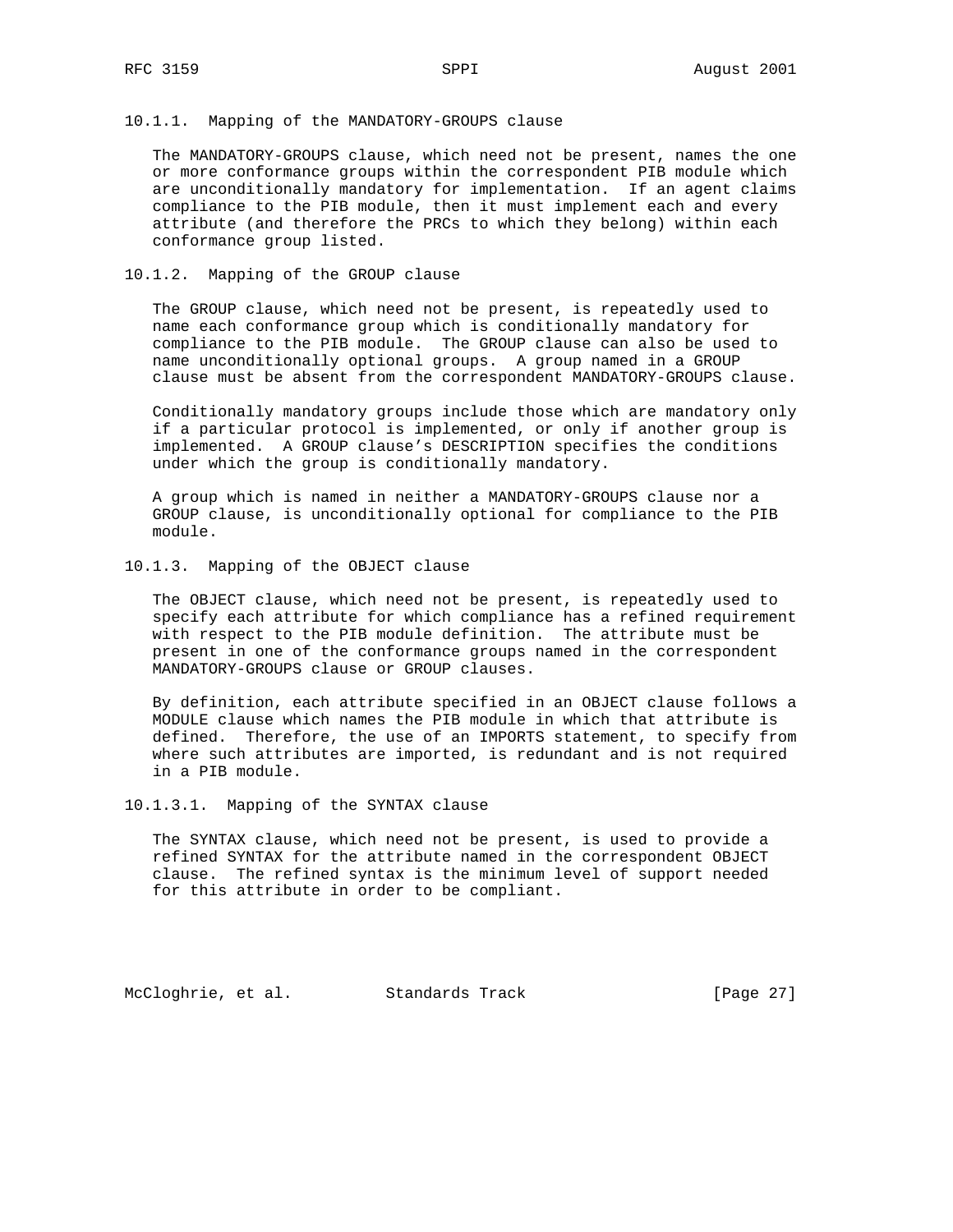10.1.3.2. Mapping of the WRITE-SYNTAX clause

The WRITE-SYNTAX clause is not supported by the SPPI.

10.1.3.3. Mapping of the PIB-MIN-ACCESS clause

 The PIB-MIN-ACCESS clause, which need not be present, is used to define the minimal level of access for the attribute named in the correspondent OBJECT clause. If this clause is absent, the minimal level of access is the same as the maximal level specified in the PIB-ACCESS clause of the correspondent invocation of the OBJECT-TYPE macro. If present, this clause must specify a subset of the access specified in the correspondent PIB-ACCESS clause, where: "install" is a subset of "install-notify", "notify" is a subset of "install notify", and "not- accessible" is a subset of all other values.

 An implementation is compliant if the level of access it provides is the same or a superset of the minimal level in the MODULE-COMPLIANCE macro and the same or a subset of the maximal level in the PIB-ACCESS clause.

11. Textual Conventions

 When designing a PIB module, it is often useful to define new data types similar to those defined in the SPPI. In comparison to a type defined in the SPPI, each of these new types has a different name, a similar syntax, and specific semantics. These newly defined types are termed textual conventions, and are used for the convenience of humans reading the PIB module.

 Attributes defined using a textual convention are always encoded by means of the rules that define their underlying type.

11.1. Mapping of the TEXTUAL-CONVENTION macro

 The TEXTUAL-CONVENTION macro is used to convey the syntax and semantics associated with a textual convention. It should be noted that the expansion of the TEXTUAL-CONVENTION macro is something which conceptually happens during implementation and not during run-time.

 The name of a textual convention must consist of one or more letters or digits, with the initial character being an upper case letter. The name must not conflict with any of the reserved words listed in section 5.2, should not consist of all upper case letters, and shall not exceed 64 characters in length. (However, names longer than 32 characters are not recommended.) The hyphen is not allowed in the name of a textual convention (except for use in information modules

McCloghrie, et al. Standards Track [Page 28]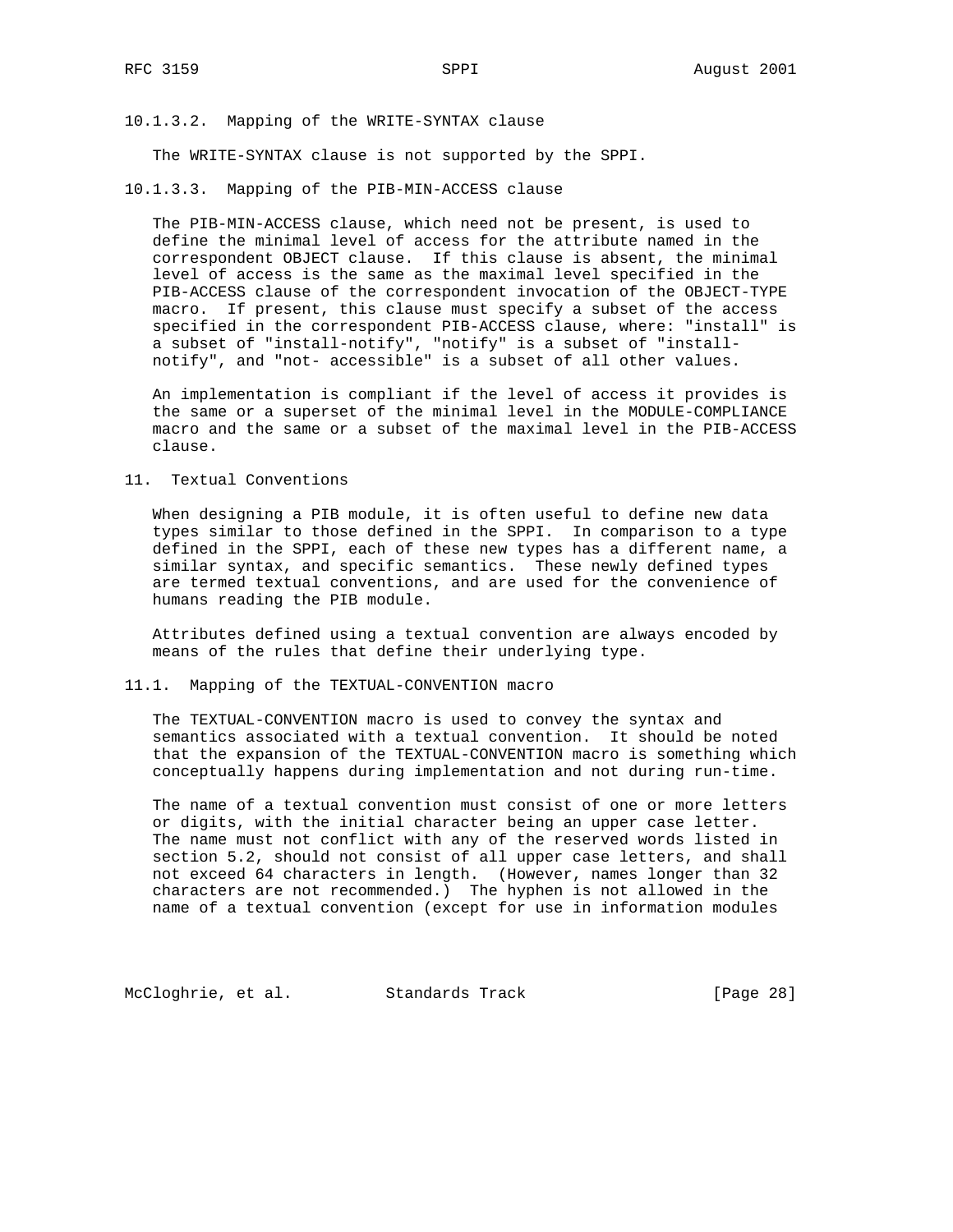converted from SMIv1 which allowed hyphens in ASN.1 type assignments). Further, all names used for the textual conventions defined in all "standard" PIB modules shall be unique.

11.1.1. Mapping of the DISPLAY-HINT clause

 The DISPLAY-HINT clause, which need not be present, gives a hint as to how the value of an instance of an object with the syntax defined using this textual convention might be displayed. The DISPLAY-HINT clause must not be present if the Textual Convention is defined with a syntax of: OBJECT IDENTIFIER, or any enumerated syntax (BITS or INTEGER). The determination of whether it makes sense for other syntax types is dependent on the specific definition of the Textual Convention.

 The rules for the format specification of the hint are the same as specified in Section 3.1 of [TC].

11.1.2. Mapping of the SYNTAX clause

 The SYNTAX clause, which must be present, defines abstract data structure corresponding to the textual convention. The data structure must be one of the following: a base type (see the SYNTAX clause of an OBJECT-TYPE macro), or the BITS construct. Note that this means that the SYNTAX clause of a Textual Convention can not refer to a previously defined Textual Convention.

11.1.2.1. Sub-typing of Textual Conventions

 The SYNTAX clause of a TEXTUAL CONVENTION macro may be sub-typed in the same way as the SYNTAX clause of an OBJECT-TYPE macro.

12. Extending a PIB Module

 PIBs may be revised as implementation experience is gained. However, changes with potential to cause disruption to interoperability between the previous PIB and the revised PIB are not allowed.

12.1. PIB Modules

 For any change, the invocation of the MODULE-IDENTITY macro must be updated to include information about the revision: specifically, updating the LAST-UPDATED clause, adding a pair of REVISION and DESCRIPTION clauses, and making any necessary changes to existing clauses, including the ORGANIZATION and CONTACT-INFO clauses.

McCloghrie, et al. Standards Track [Page 29]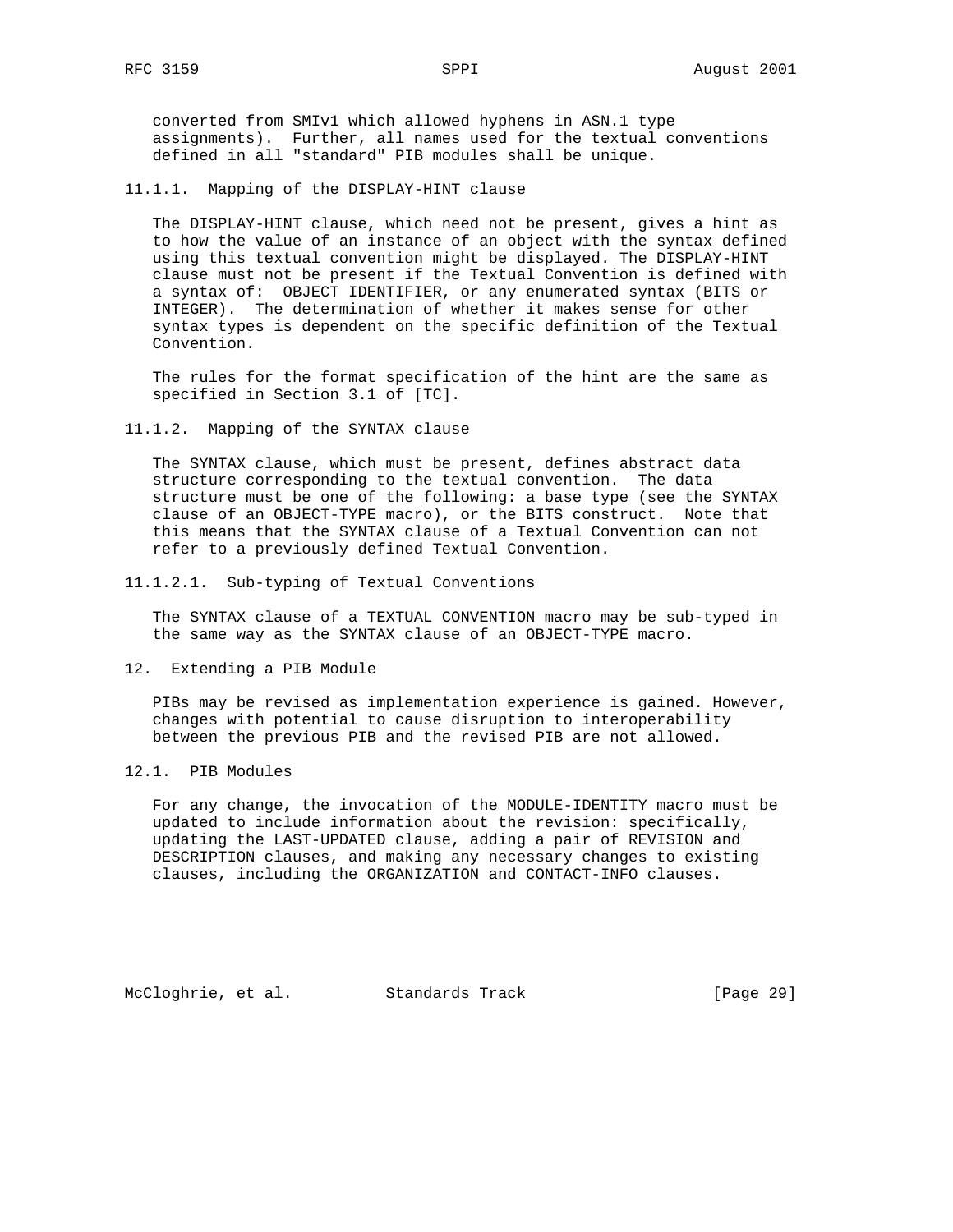Note that any definition contained in an existing PIB is available to be IMPORT-ed by any other PIB, and is referenced in an IMPORTS clause via the PIB module name. Thus, a PIB module name should not be changed. Definitions should not be moved from one PIB to another.

 Also note that obsolete definitions must not be removed from PIB modules since their descriptors may still be referenced by other PIB modules, and the OBJECT IDENTIFIERs used to name them must never be re-assigned. The EXTENDS/AUGMENTS clause should be used to extend previous definitions depending on the information to be represented.

Changes to an existing PIB can be made in several ways:

- Additional PRCs can be added to a PIB or an existing one deprecated.
- Attributes can be added to, or deprecated from, an existing PRC. Note that an ASN.1 value of the correct type or an ASN.1 NULL value must be sent even for deprecated attributes to maintain interoperability. New attributes must be added in sequence after the existing ones.
- An existing PRC can be extended or augmented with a new PRC defined in another (perhaps enterprise specific) PIB.

 Additional named-number enumerations may be added to a SUBJECT- CATEGORIES clause.

12.2. Object Assignments

 If any non-editorial change is made to any clause of a object assignment, then the OBJECT IDENTIFIER value associated with that object assignment must also be changed, along with its associated descriptor. Note that the max subid for PRC attributes is 127 (See Section 7.1.8)

12.3. Object Definitions

An object definition may be revised in any of the following ways:

 - A SYNTAX clause containing an enumerated INTEGER may have new enumerations added or existing labels changed. Similarly, named bits may be added or existing labels changed for the BITS construct.

McCloghrie, et al. Standards Track [Page 30]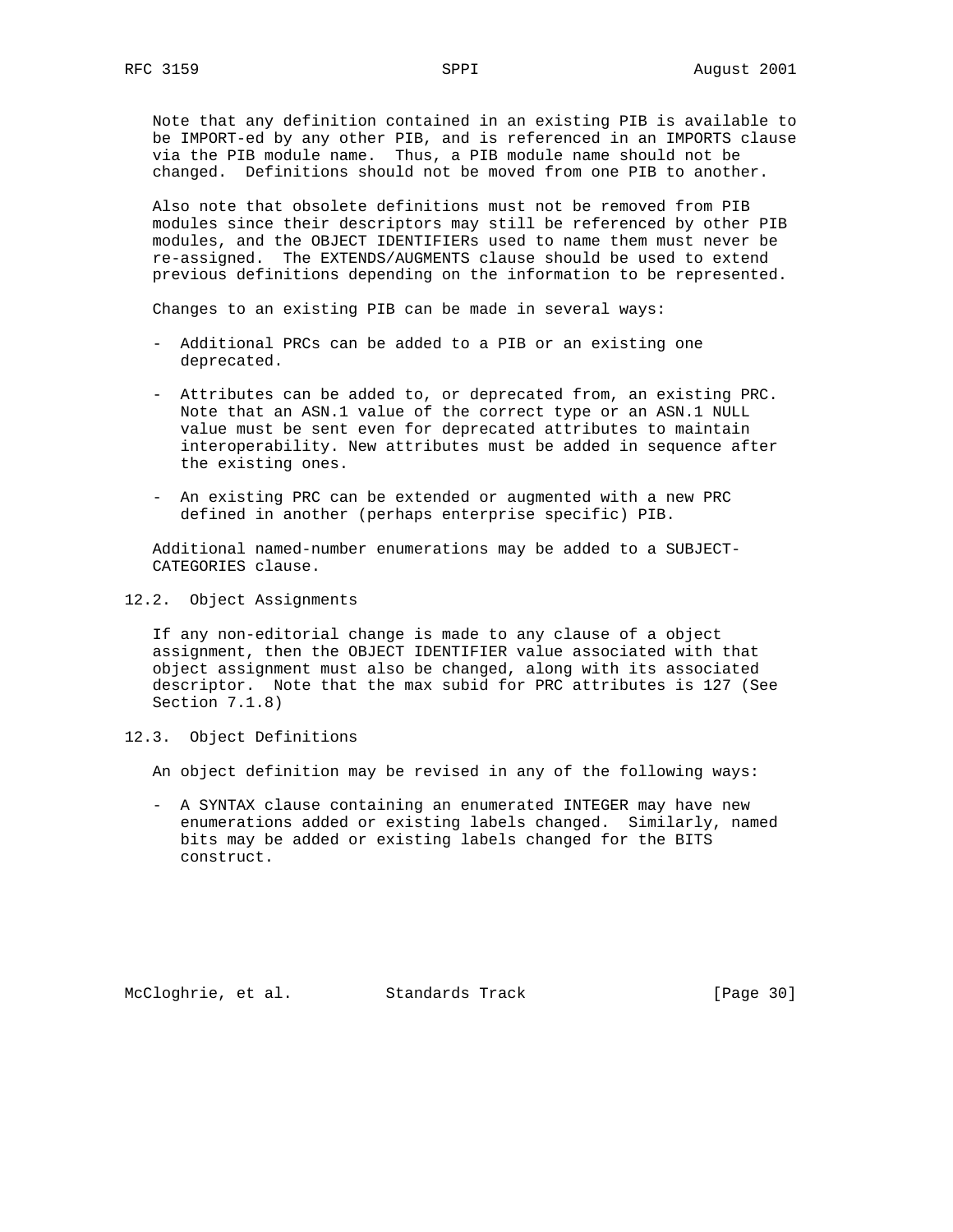- The value of a SYNTAX clause may be replaced by a textual convention, providing the textual convention is defined to use the same primitive ASN.1 type, has the same set of values, and has identical semantics.
- A UNITS clause may be added.
- A STATUS clause value of "current" may be revised as "deprecated" or "obsolete". Similarly, a STATUS clause value of "deprecated" may be revised as "obsolete". When making such a change, the DESCRIPTION clause should be updated to explain the rationale.
- Clarifications and additional information may be included in the DESCRIPTION clause.
- An INSTALL-ERRORS clause may be added or an existing INSTALL- ERRORS clause have additional errors defined.
- A REFERENCE clause may be added or updated.
- A DEFVAL clause may be added or updated.
- A PRC may be augmented by adding new objects at the end of the row, and making the corresponding update to the SEQUENCE definition.
- Entirely new objects may be defined, named with previously unassigned OBJECT IDENTIFIER values.

 Otherwise, if the semantics of any previously defined object are changed (i.e., if a non-editorial change is made to any clause other than those specifically allowed above), then the OBJECT IDENTIFIER value associated with that object must also be changed. Note that changing the descriptor associated with an existing object is considered a semantic change, as these strings may be used in an IMPORTS statement.

McCloghrie, et al. Standards Track [Page 31]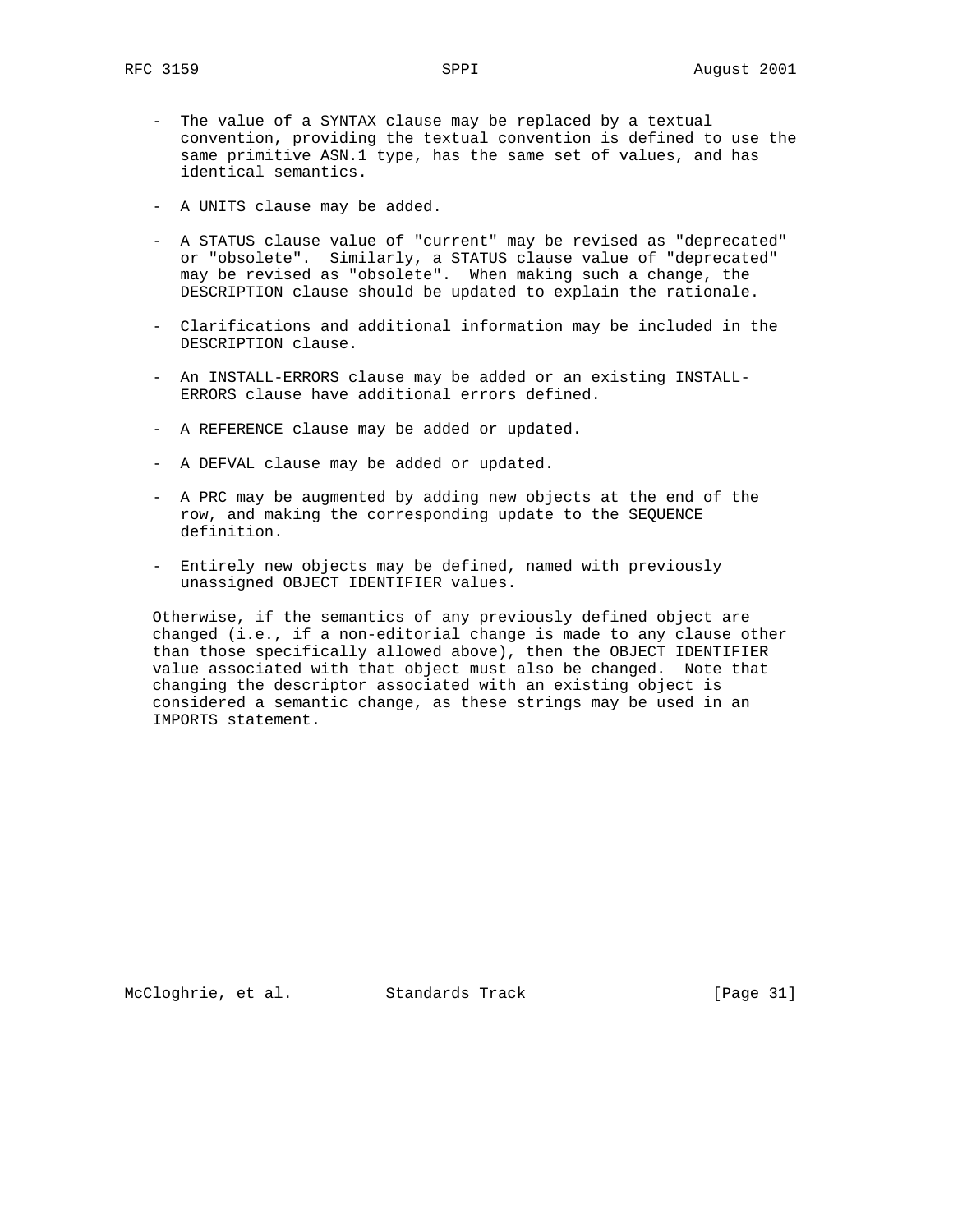Appendix A: Mapping a PIB to a MIB

 Since the SPPI is modelled on the SMI, a PIB can be potentially algorithmically mapped into a MIB. This mapping is achieved by means of the following rules:

- Modify the module's module name by appending "-MIB" to the name.
- Change the OID assigned to the MODULE-IDENTITY to be different value.
- Replace the keyword PIB-DEFINITIONS with the keyword DEFINITIONS.
- Modify the module names of all external references to PIB modules by appending "-MIB" to each such module name.
- For each PRC definition, if an INDEX clause is absent, change the "PIB-INDEX" keyword to "INDEX"; otherwise, delete the PIB-INDEX clause.
- Delete all of the following clauses: PIB-ACCESS, PIB-REFERENCES, PIB-TAG, UNIQUENESS, INSTALL-ERRORS, and SUBJECT-CATEGORIES.
- Change all PIB-MIN-ACCESS clauses to MIN-ACCESS clauses, modifying "install" and "install-notify" to "read-create", and "notify" to "read-only".
- Add a MAX-ACCESS clause for each OBJECT-TYPE. For each table definition and row definition, the MAX-ACCESS is "not-accessible". For each attribute that is in the INDEX clause, the MAX-ACCESS is "not-accessible". For the remaining attributes, the MAX-ACCESS is "read-create".
- Add a columnar attribute of type RowStatus with a descriptor and appropriate DESCRIPTION. The descriptor can be formed by appending the nine characters "RowStatus" to the end of the PRC's descriptor (truncated if necessary to avoid the resulting descriptor being too long). A Subid beyond 127 (i.e., 128 and above) can be used as the OID for this columnar attribute.
- Modify any SYNTAX clause which has a base data type which is not allowed in the SMI, either to be a valid SMI data type or to omit the OBJECT-TYPE or TEXTUAL-CONVENTION definition and all references to it. Since it is not clear (at this time) which is the best SMI data type to use, the conversion SHOULD provide a configurable option allowing a choice from at least the following:

McCloghrie, et al. Standards Track [Page 32]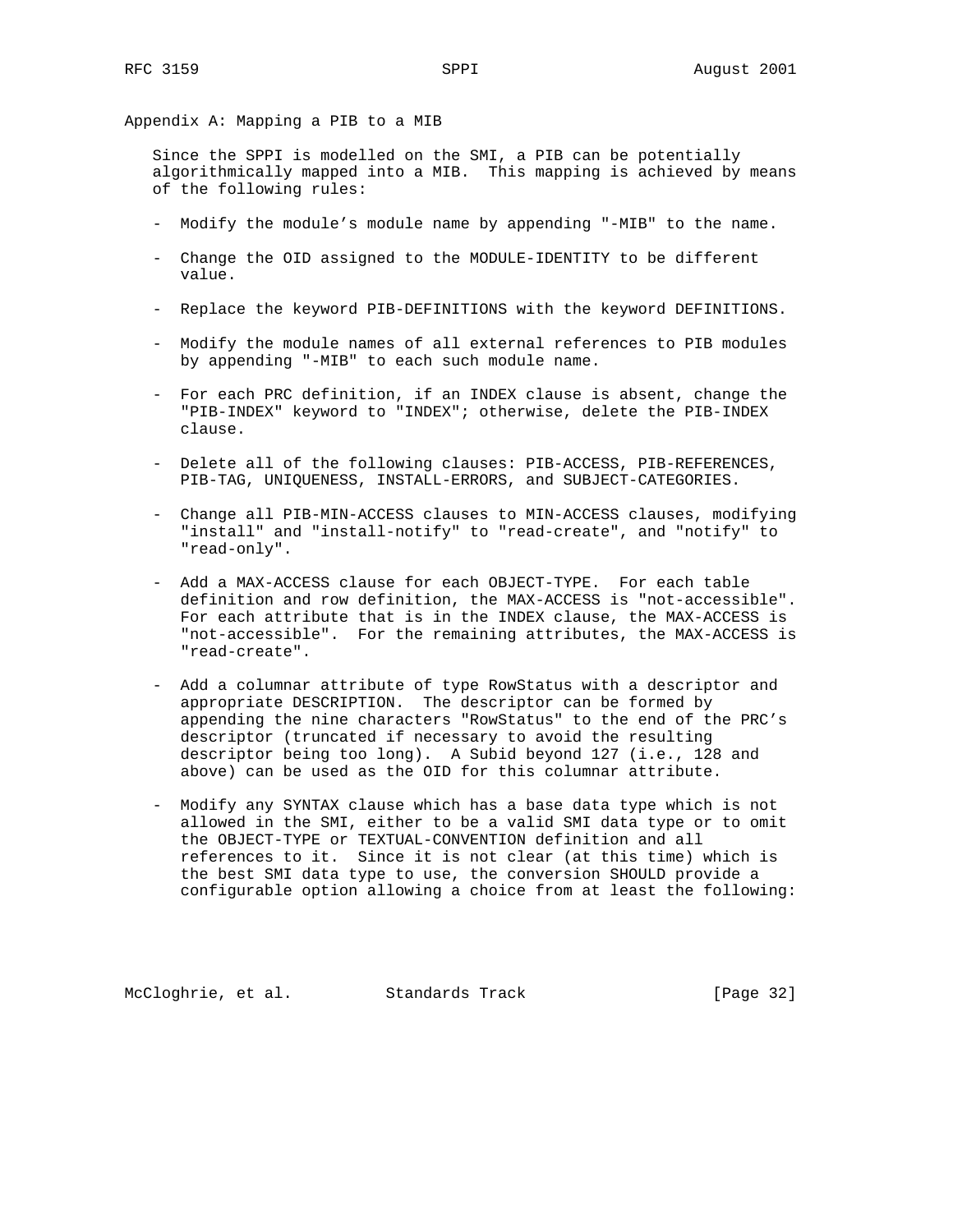- convert to an OCTET STRING of the relevant size. Specifically, this option would map both Integer64 and Unsigned64 to OCTET STRING (SIZE(8)), or
- omit them from the conversion, or
- map Integer64 and Unsigned64 to Counter64 (even though this has problems representing negative numbers, and unwanted counter semantics.)

Appendix B: Example usage of PIB-REFERENCES and PIB-TAG clauses

 The following example demonstrates the use of the PIB-REFERENCES and PIB-TAG clauses.

 In this example, the PIB-REFERENCES clause is used by the qosIfDscpMapQueue attribute to indicate the PRC of which it references an instance, and similarly, by the qosIfDscpMapThresh attribute.

 The qosIfDscpMapTable PRC has an instance for each DSCP of a particular "map", but there is no PRC defined for a map itself; rather, a map consists of all instances of qosIfDscpMapTable which have the same value of qosIfDscpMapMapId. That is, a tag list is formed by all instances of qosIfDscpMapTable which have the same value of qosIfDscpMapMapId. This tag list is referenced by the attribute qosIfDscpAssignDscpMap, and its use of the PIB-TAG clause indicates this.

```
qosIfDscpAssignTable OBJECT-TYPE
    SYNTAX SEQUENCE OF QosIfDscpAssignEntry
    PIB-ACCESS install
    STATUS current
    DESCRIPTION " "
    ::= { qosIfParameters 9 }
qosIfDscpAssignEntry OBJECT-TYPE
    SYNTAX QosIfDscpAssignEntry
    STATUS current
    DESCRIPTION
       "An instance of the qosIfDscpAssign class."
    PIB-INDEX { qosIfDscpAssignPrid }
    UNIQUENESS { qosIfDscpAssignName, qosIfDscpAssignRoles }
    ::= { qosIfDscpAssignTable 1 }
QosIfDscpAssignEntry ::= SEQUENCE {
 qosIfDscpAssignPrid InstanceId,
 qosIfDscpAssignName SnmpAdminString,
```
McCloghrie, et al. Standards Track [Page 33]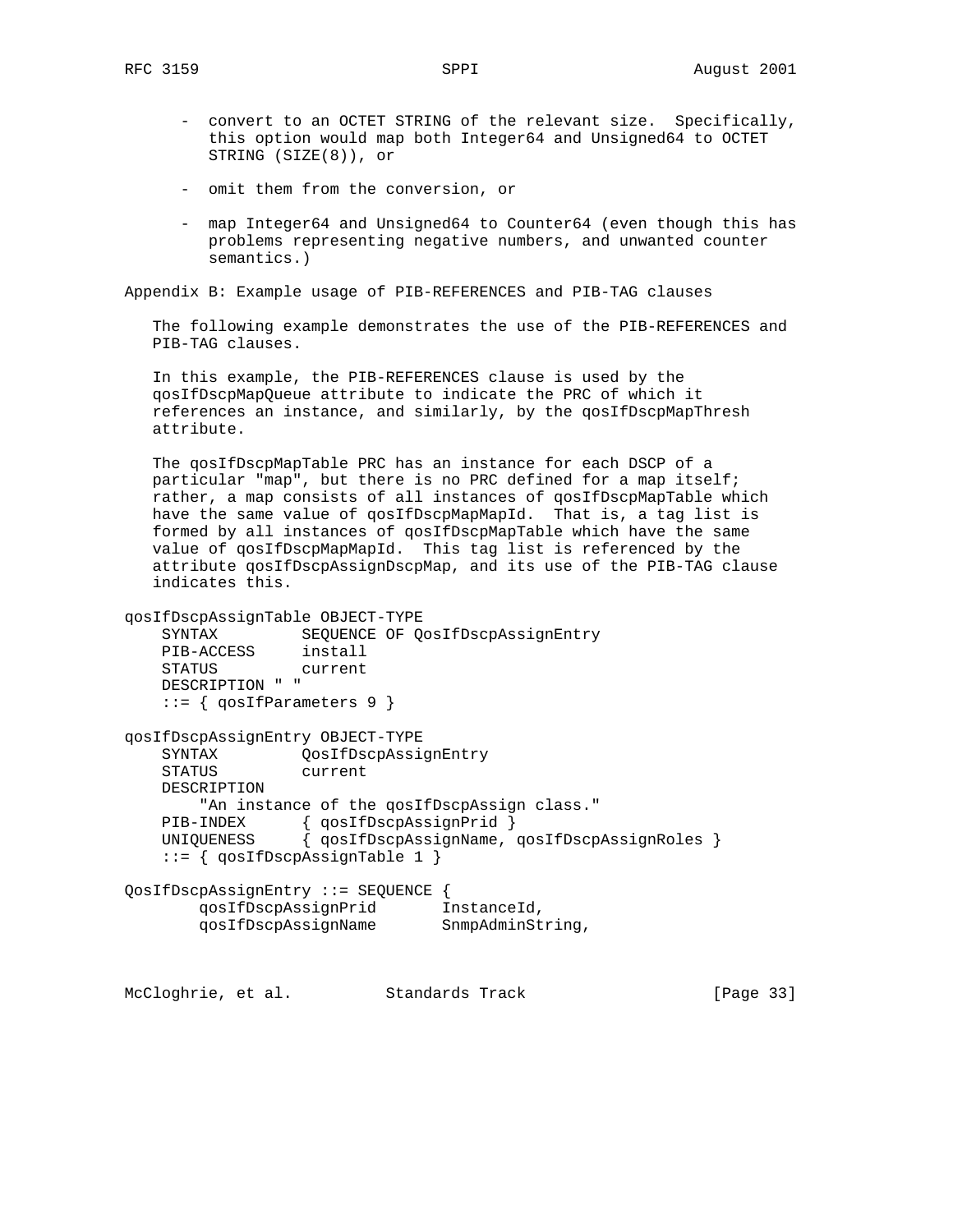```
 qosIfDscpAssignRoles RoleCombination,
 qosIfDscpAssignDscpMap TagReferenceId
}
qosIfDscpAssignDscpMap OBJECT-TYPE
   SYNTAX TagReferenceId
    PIB-TAG { qosIfDscpMapMapId } -- attribute defined below
    STATUS current
    DESCRIPTION
        "The DSCP map which is applied to interfaces of type
        qosIfDscpAssignName which have a role combination of
        qosIfDscpAssignRoles."
    ::= { qosIfDscpAssignEntry 3 }
--
-- DSCP to Queue and Threshold Mapping Table
- -qosIfDscpMapTable OBJECT-TYPE
    SYNTAX SEQUENCE OF QosIfDscpMapEntry
    PIB-ACCESS install
    STATUS current
    DESCRIPTION
        "Assigns DSCP values to queues and thresholds for an arbitrary
        DSCP map. This map can then be assigned to various interface
        and role combination pairs."
    ::= { qosIfParameters 10 }
qosIfDscpMapEntry OBJECT-TYPE
    SYNTAX QosIfDscpMapEntry
    STATUS current
    DESCRIPTION
       "An instance of the qosIfDscpMap class."
   PIB-INDEX { qosIfDscpMapPrid }<br>UNIQUENESS { qosIfDscpMapMapId,
                \{ qosIfDscpMapMapId, qosIfDscpMapDscp \} ::= { qosIfDscpMapTable 1 }
QosIfDscpMapEntry ::= SEQUENCE {
 qosIfDscpMapPrid InstanceId,
 qosIfDscpMapMapId TagId,
 qosIfDscpMapDscp Dscp,
 qosIfDscpMapQueue ReferenceId,
 qosIfDscpMapThresh ReferenceId
}
qosIfDscpMapMapId OBJECT-TYPE
    SYNTAX TagId
    STATUS current
McCloghrie, et al. Standards Track [Page 34]
```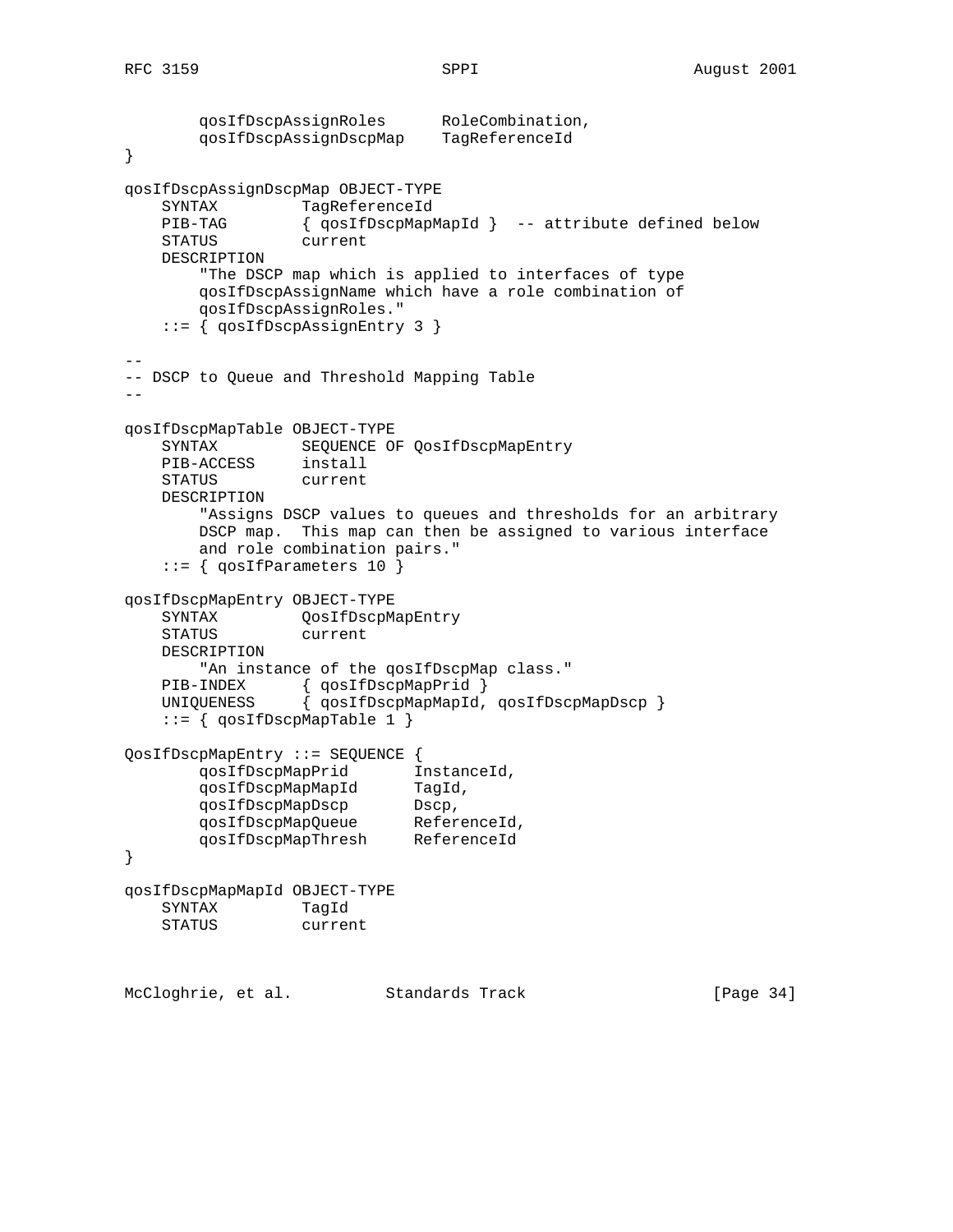DESCRIPTION "An integer that identifies the DSCP map to which this PRI belongs." ::= { qosIfDscpMapEntry 2 } qosIfDscpMapQueue OBJECT-TYPE SYNTAX ReferenceId PIB-REFERENCES { qosIfQueueEntry } STATUS current DESCRIPTION "This attribute maps the DSCP specified by qosIfDscpMapDscp to the queue identified by qosIfQueuePrid in qosIfQueueTable. For a given DSCP map, all the queues must belong to a single queue set." ::= { qosIfDscpMapEntry 4 } qosIfDscpMapThresh OBJECT-TYPE SYNTAX ReferenceId PIB-REFERENCES { qosIfThresholdEntry } STATUS current DESCRIPTION "This attribute maps the DSCP specified by qosIfDscpMapDscp to the threshold identified by qosIfThresholdId in qosIfThresholdTable. The threshold set to which this threshold belongs must be assigned to the queue specified by qosIfDscpMapQueue." ::= { qosIfDscpMapEntry 5 } Security Considerations

 This document defines a language with which to define provisioning information. The language itself has no security impact on the Internet.

IANA Considerations

 The root of the subtree administered by the Internet Assigned Numbers Authority (IANA) for the Internet is:

internet  $OBJECT IDENTIFIER :: = { iso 3 6 1 }$ 

 That is, the Internet subtree of OBJECT IDENTIFIERs starts with the prefix:

1.3.6.1.

 Several branches underneath this subtree are used for network management:

McCloghrie, et al. Standards Track [Page 35]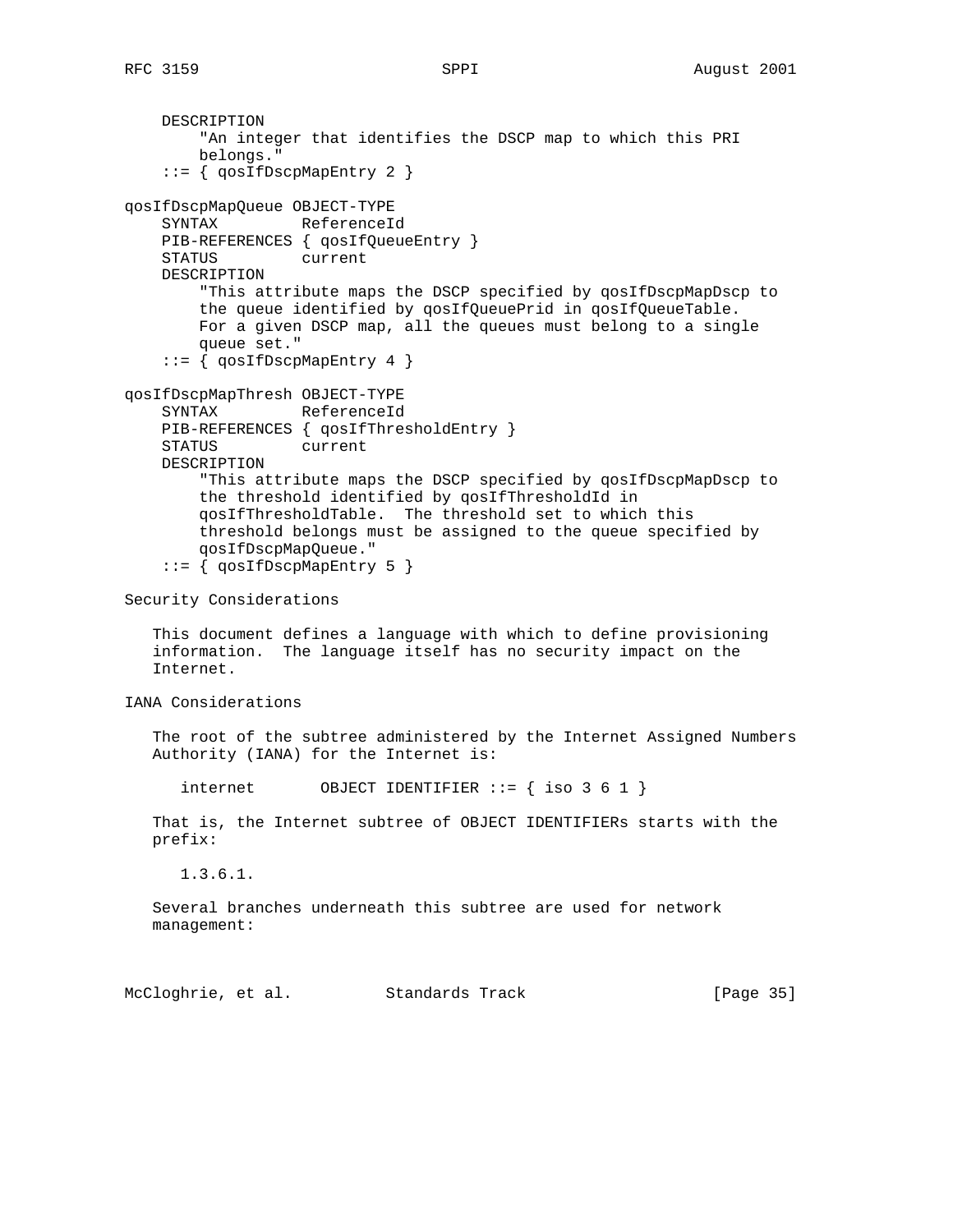| mamt         |  | OBJECT IDENTIFIER ::= $\{$ internet 2 $\}$ |
|--------------|--|--------------------------------------------|
| experimental |  | OBJECT IDENTIFIER ::= $\{$ internet 3 $\}$ |
| private      |  | OBJECT IDENTIFIER ::= $\{$ internet 4 $\}$ |
| enterprises  |  | OBJECT IDENTIFIER ::= { private 1 }        |

The mgmt(2) subtree is used to identify "standard" objects.

#### This document defines

pib 0BJECT IDENTIFIER ::= { mgmt 2 }

 as the root for PIBs defined to be carried over [COPS-PR]. This Object Identifier is a high level assignment that needs to be registered with [IANA]. Root Object Identifiers for future "standards track" PIBs will also need to be registered and MUST use Object Identifiers below this oid. A standards track PIB can only be assigned an OID by IANA if the PIB is approved by the IESG as a "standards track" document. Experimental and enterprise PIBs MUST be defined under the "experimental" and "enterprises" Object Identifiers respectively.

 The PIB module "copsPrSppiTc" is defined in this document as a standard module and hence, needs a subid assignment under the "pib" oid from IANA.

 SPPI SUBJECT-CATEGORIES are mapped to COPS Client Types. IANA Considerations for SUBJECT-CATEGORIES follow the same requirements as specified in [COPS] IANA Considerations for COPS Client Types. Thus, a new PIB can define a new COPS Client Type in the "standards", "experimental" or "enterprise" space, and when approved that would mean that a new COPS Client Type gets assigned. IANA must update the registry for COPS Client Types (where applicable as described in [COPS] IANA Considerations) as a result.

McCloghrie, et al. Standards Track [Page 36]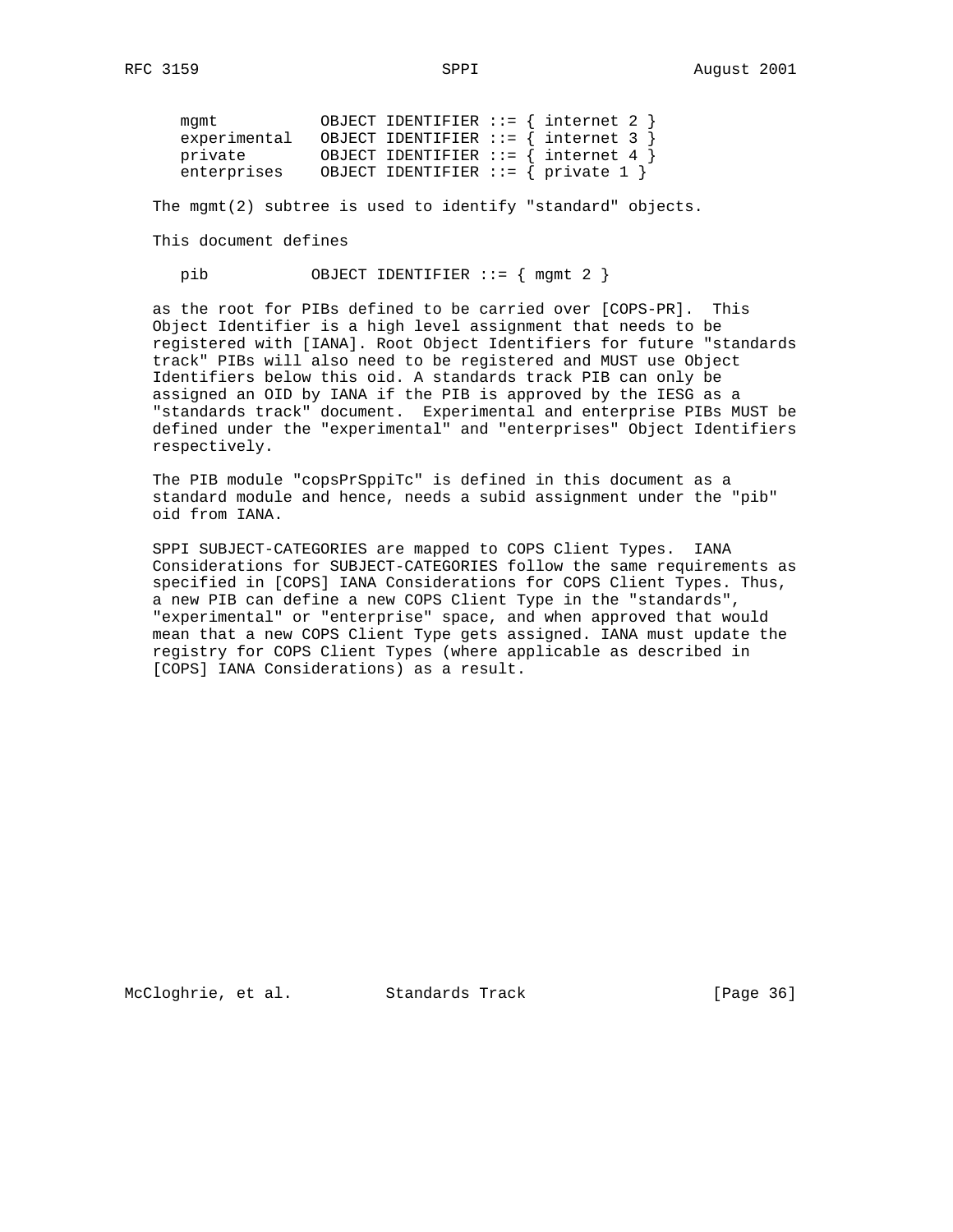RFC 3159 SPPI SPPI August 2001 Authors' Addresses Keith McCloghrie Cisco Systems, Inc. 170 West Tasman Drive San Jose, CA 95134-1706 USA Phone: +1 408 526 5260 Email: kzm@cisco.com Michael Fine Cisco Systems, Inc. 170 West Tasman Drive San Jose, CA 95134-1706 USA Phone: +1 408 527 8218 EMail: mfine@cisco.com John Seligson Nortel Networks, Inc. 4401 Great America Parkway Santa Clara, CA 95054 USA Phone: +1 408 495 2992 EMail: jseligso@nortelnetworks.com Kwok Ho Chan Nortel Networks, Inc. 600 Technology Park Drive Billerica, MA 01821 USA Phone: +1 978 288 8175 EMail: khchan@nortelnetworks.com Scott Hahn Intel 2111 NE 25th Avenue Hillsboro, OR 97124 USA Phone: +1 503 264 8231 EMail: scott.hahn@intel.com McCloghrie, et al. Standards Track [Page 37]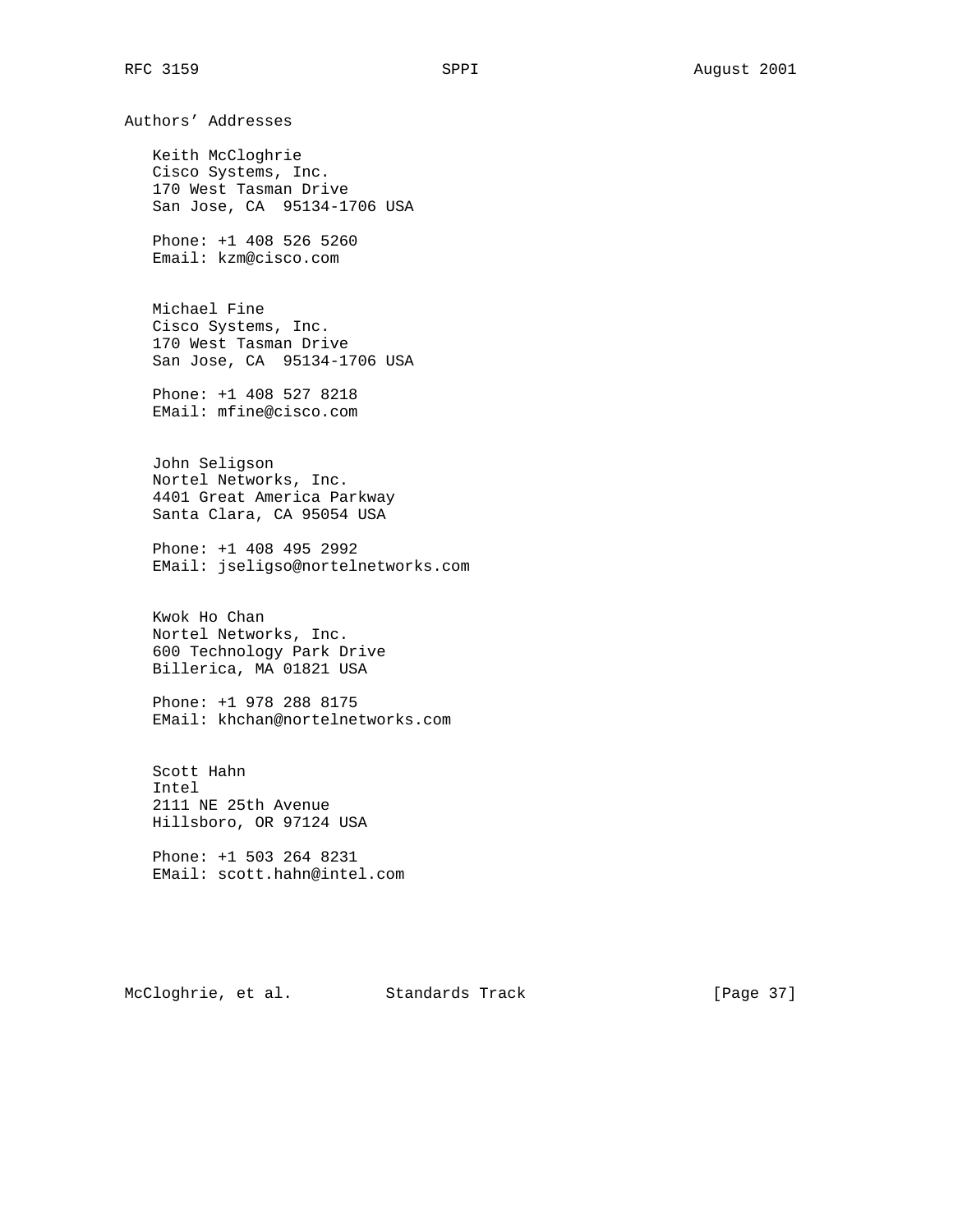Ravi Sahita Intel 2111 NE 25th Avenue Hillsboro, OR 97124 USA Phone: +1 503 712 1554 EMail: ravi.sahita@intel.com Andrew Smith Allegro Networks 6399 San Ignacio Ave. San Jose, CA 95119 USA Fax: +1 415 345 1827 EMail: andrew@allegronetworks.com Francis Reichmeyer PFN Inc. University Park at MIT 26 Landsdowne Street Cambridge, MA 02139 USA Phone: +1 617 494 9980 EMail: franr@pfn.com References [COPS] Boyle, J., Cohen, R., Durham, D., Herzog, S., Rajan, R. and A. Sastry, "The COPS (Common Open Policy Service) Protocol", RFC 2748, January 2000. [COPS-RSVP] Boyle, J., Cohen, R., Durham, D., Herzog, S., Rajan, R. and A. Sastry, " COPS usage for RSVP", RFC 2749, January 2000. [COPS-PR] Reichmeyer, F., Herzog, S., Chan, K., Durham, D., Yavatkar, R., Gai, S., McCloghrie, K. and A. Smith, "COPS Usage for Policy Provisioning", RFC 3084, March 2001. [SMI] McCloghrie, K., Perkins, D., Schoenwaelder, J., Case, J., Rose, M. and S. Waldbusser, "Structure of Management Information Version 2 (SMIv2)", STD 58, RFC 2578, April 1999.

McCloghrie, et al. Standards Track [Page 38]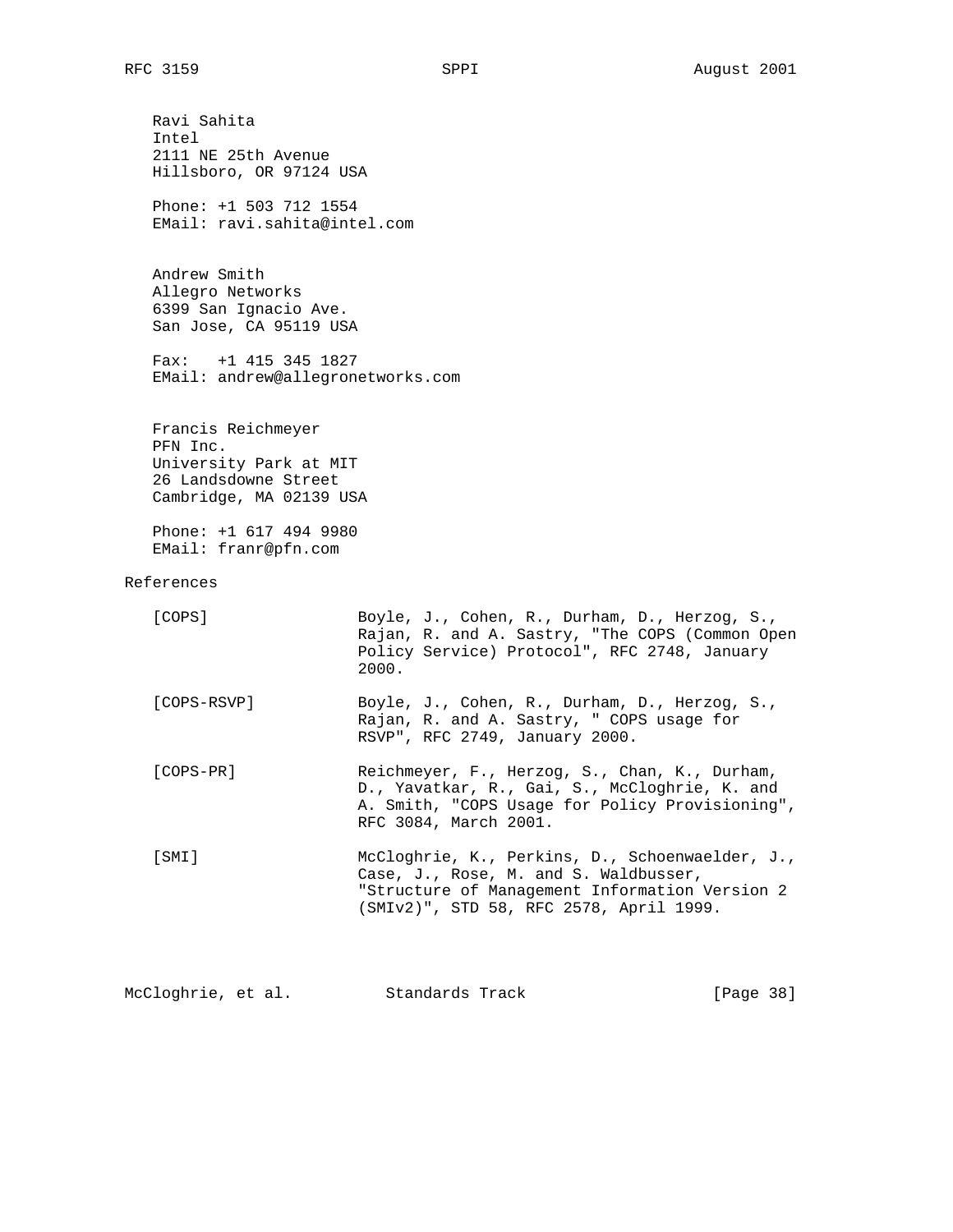| RFC 3159                                                           | SPPI                                                                                                                                                                                                                             | August 2001 |  |
|--------------------------------------------------------------------|----------------------------------------------------------------------------------------------------------------------------------------------------------------------------------------------------------------------------------|-------------|--|
| [TC]                                                               | McCloghrie, K., Perkins, D., Schoenwaelder, J.,<br>Case, J., Rose, M. and S. Waldbusser, "Textual<br>Conventions for SMIv2", STD 58, RFC 2579, April<br>1999.                                                                    |             |  |
| [CONF]                                                             | McCloghrie, K., Perkins, D., Schoenwaelder, J.,<br>Case, J., Rose, M. and S. Waldbusser,<br>"Conformance Statements for SMIv2", STD 58, RFC<br>2580, April 1999.                                                                 |             |  |
| [APPL]                                                             | Levi, D., Meyer, P. and B. Stewart, "SNMP<br>Applications", RFC 2573, April 1999.                                                                                                                                                |             |  |
| [ASN1]                                                             | Information processing systems -- Open Systems<br>Interconnection -- Specification of Abstract<br>Syntax Notation One (ASN.1), International<br>Organization for Standardization.<br>International Standard 8824, December 1987. |             |  |
| [INETADDR]                                                         | Daniele, M., Haberman, B., Routhier, S. and J.<br>Schoenwaelder "Textual Conventions for Internet<br>Network Addresses", RFC 2851, June 2000.                                                                                    |             |  |
| http://www.isi.edu/in-notes/iana/assignments/smi-numbers<br>[IANA] |                                                                                                                                                                                                                                  |             |  |
|                                                                    | [IANA-CONSIDERATIONS] Alvestrand, H. and T. Narten, "Guidelines for<br>Writing an IANA Considerations Section in<br>RFCs", BCP 26, RFC 2434, October 1998.                                                                       |             |  |
| [RFC2119]                                                          | Bradner, S., "Key words for use in RFCs to<br>Indicate Requirement Levels", BCP 14, RFC 2119,<br>March 1997.                                                                                                                     |             |  |